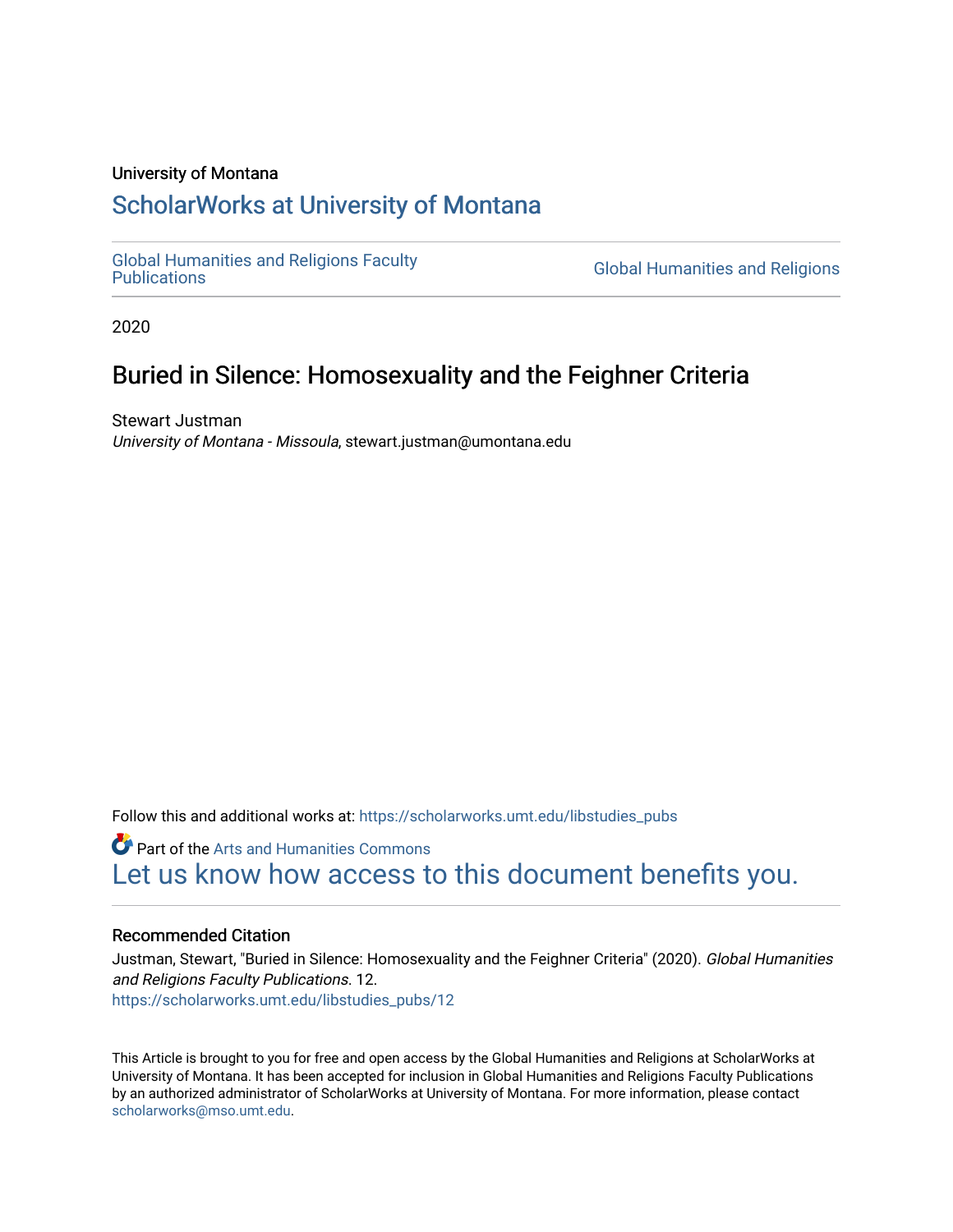# Abstract

The diagnostic revolution that culminated in the third edition of the American Psychiatric Association's *Diagnostic and Statistical Manual of Mental Disorders* (1980) began with the publication in 1972 of the Feighner criteria, a set of rules for the identification of 16 disorders. While Feighner et al. claim that their diagnostic categories rest on solid data, the fact is that one was soon to be removed by the APA from its classification of mental disorders: homosexuality. However, the anomaly of an extinct category in a list of supposedly validated diagnostic criteria never became a point of discussion, quite as if the topic were unmentionable. It was in fact even more of an embarrassment than either side in the homosexuality debate seems to have realized at the time. Upon examination, the evidence offered by Feighner et al. in support of the diagnosis of homosexuality proves to be nil. Had there not been an informal embargo on discussion of the status of homosexuality in the Feighner document, the makers of DSM-III might have recognized that the diagnosis fails all Feighner tests of validity. Had they attached greater importance to these tests, the concept of a disorder that was built into DSM-III might have taken a different shape.

> Stewart Justman University of Montana Missoula, MT 59812 [Stewart.justman@umontana.edu](mailto:Stewart.justman@umontana.edu)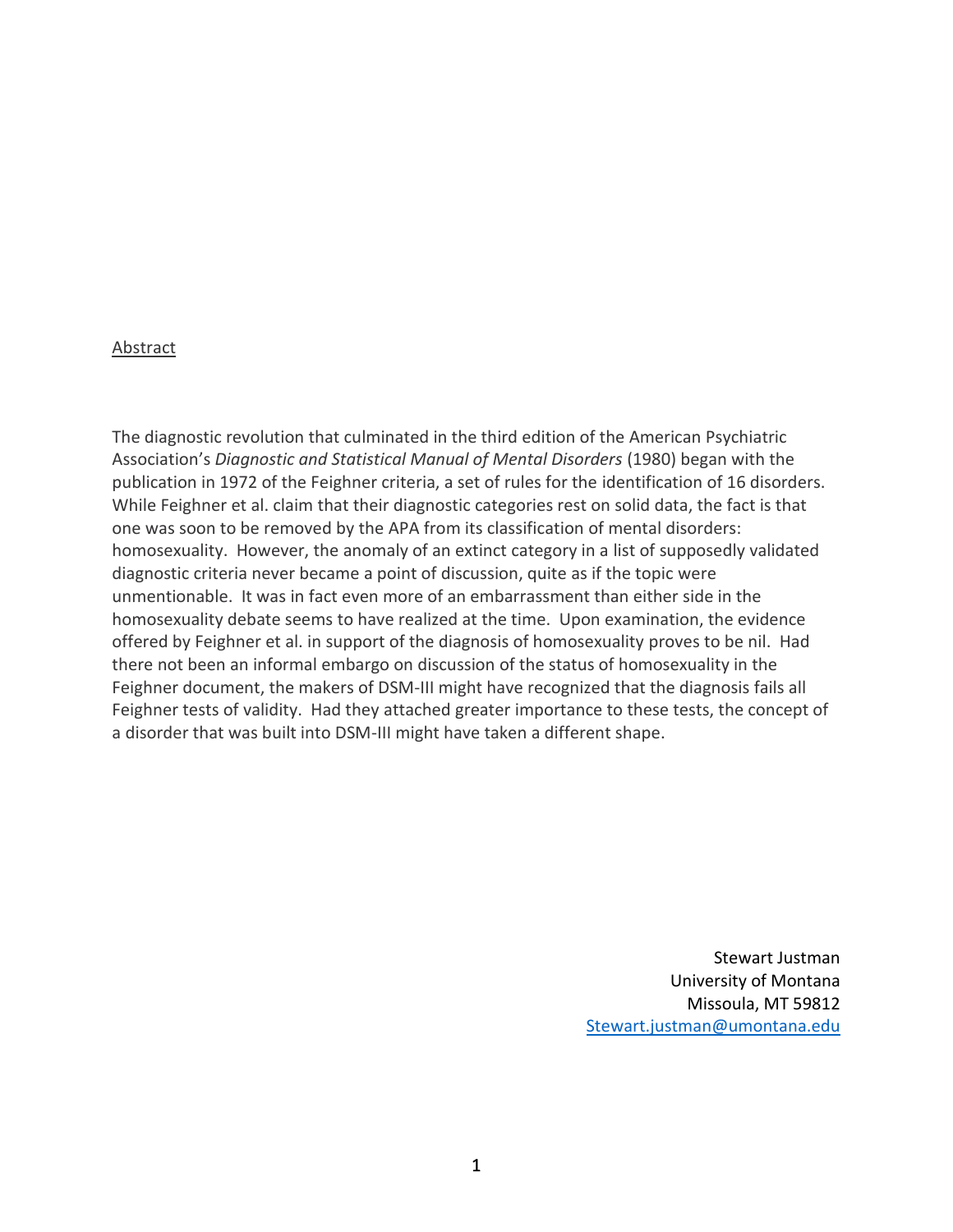### Buried in Silence: Homosexuality and the Feighner Criteria

# Confusion and Order

The publication in January 1972 of what came to be known as the Feighner criteria (Feighner, Robins, Guze, Woodruff, Winokur & Munoz, 1972) marked an epoch in the history of American psychiatry. At a time when many psychiatrists were indifferent or even hostile to the niceties of diagnosis, and when conflicting interpretations of similar cases threatened the reputation of the profession itself, the Feighner criteria laid out specific rules for the diagnosis of 16 disorders, from depression to hysteria, from alcoholism to anorexia. Never before had the identifiers of such an array of conditions been codified so precisely. At once detailed and pragmatic, the Feighner specifications furnished a model and precedent for the Research Diagnostic Criteria (1978), which in turn served as the immediate precursor of the diagnostic criteria of the revolutionary third edition of the American Psychiatric Association's *Diagnostic and Statistical Manual,* issued in 1980. The architect of DSM-III and first author of the RDC, Robert Spitzer, once claimed that before the new manual replaced impressionistic descriptions of mental disorders with specific criteria, the RDC tested and vindicated the possibility of doing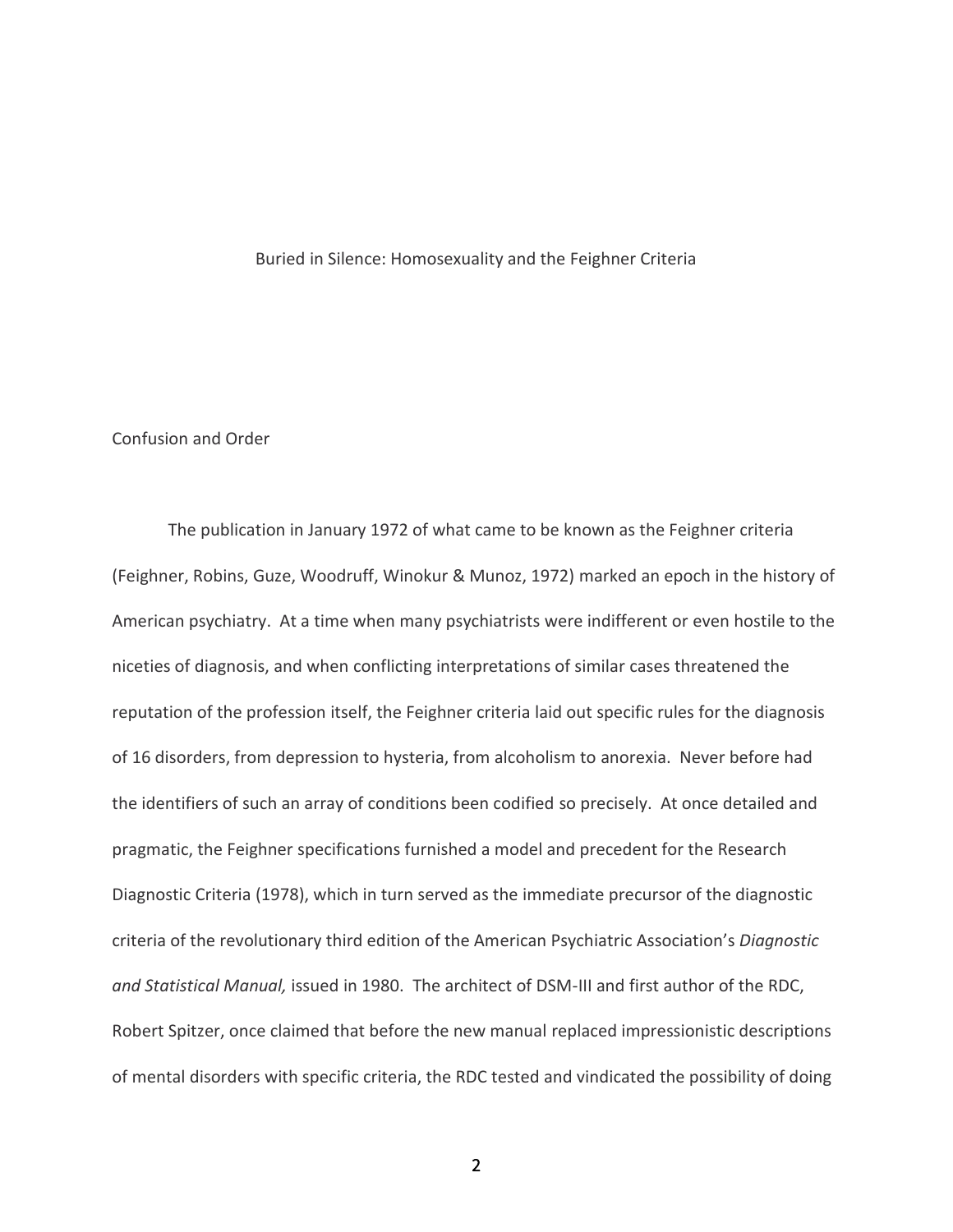so (Spitzer, 1989). However, it was Feighner et al. who got the process started. If DSM-III put an end to "the disarray that has characterized psychiatric diagnosis" (Bayer & Spitzer, 1985), thus enabling the APA to emerge strong from a decade in which its unity and credibility were sorely tested, the Feighner criteria and their authors deserve a share of the credit.

Though readers in 1972 could not know that the Feighner document would contribute to the making of DSM-III (which was not yet under construction) and could not foresee the authority of a manual whose existence was not assured until the moment its text was ratified by the APA, the Feighner criteria's imprint on the literature was immediate. When DSM-III finally appeared in 1980 they had already been cited hundreds of times; still more significantly, according to one present at their creation, within two years of their publication "the impact on the quality of research papers published in the U.S. was evident. We were now all speaking the same language!" (Kendler, Muñoz & Murphy, 2010). With investigators using the same diagnostic criteria, their findings could be expected to agree more often, thereby relieving psychiatry's painful "reliability" problem. While reliability is a technical term referring in this context to concurrence of diagnostic judgments, the word also has lay connotations, and a profession whose research suffers from unreliability begins to seem to the public unreliable in its own right, that is, unworthy of trust. No wonder the Feighner criteria were greeted with enthusiasm. As of this moment, they have garnered some 6700 citations, a remarkable figure.

However, an asterisk should be attached to this tale of the Feighner criteria delivering psychiatry from its troubles and taming the chaos of conflicting diagnoses. If their wholesome influence took effect in less than two years, it was also less than two years after publication that one of the Feighner diagnoses—homosexuality—was removed from the list of mental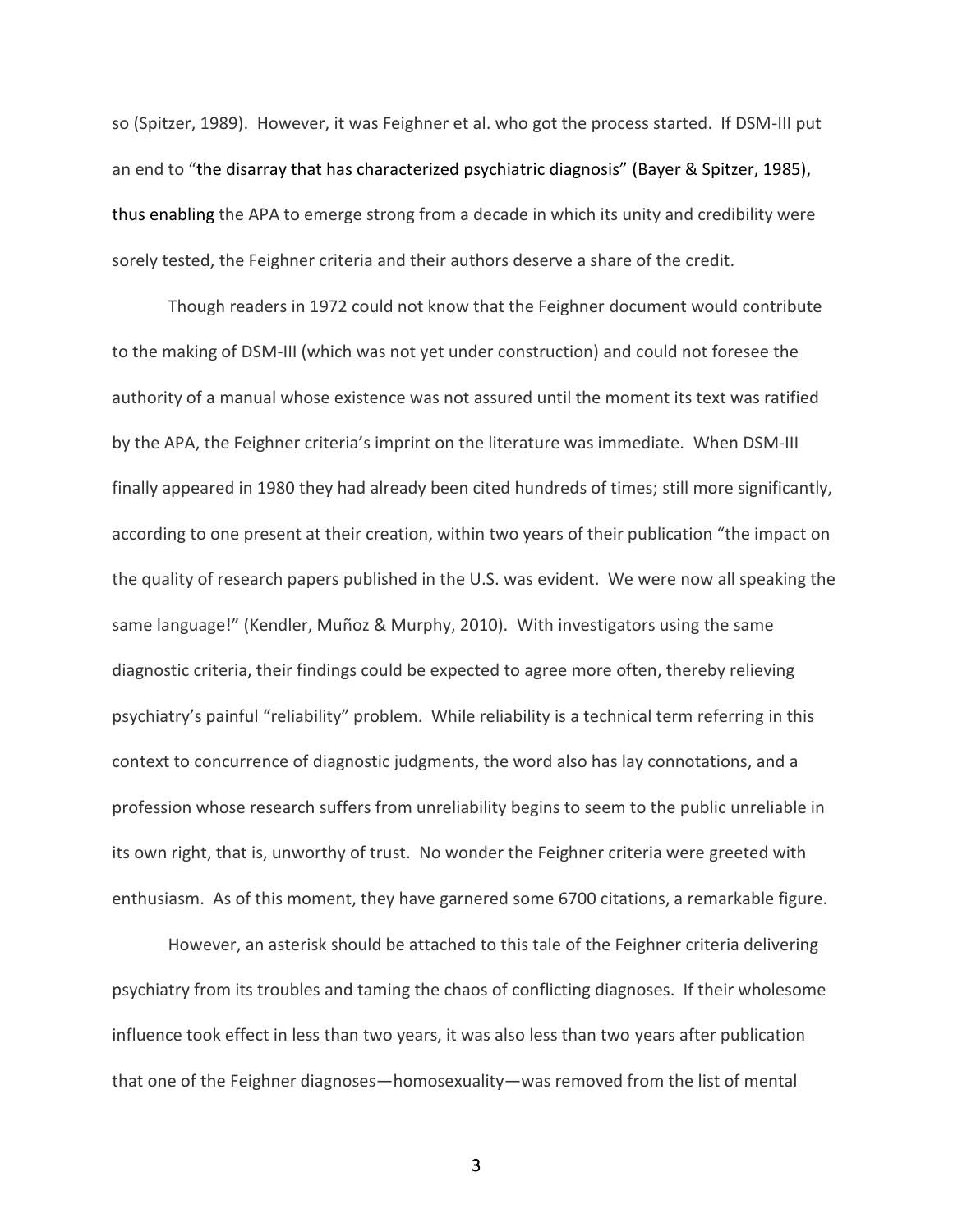disorders by the Board of Trustees of the American Psychiatric Association, a decision affirmed by the APA membership. Historically speaking, then, no sooner was the ink dry on a document that appeared to set psychiatric diagnosis on a sound foundation than one of its categories officially ceased to exist. This is all the more ironic in that homosexuality clearly fails the tests used by the Feighner authors to certify disorders, most notably clinical profile (that is, presenting features), outcome studies and family studies, none of which apply to homosexuality at all. If the authors include homosexuality in the select cluster of disorders that have been duly validated, it is because, for some reason, they paid no attention to their own tests in this instance, not because the tests misled them.

# Homosexuality

For a diagnosis of homosexuality, A through C are required.

A. This diagnosis is made when there are persistent homosexual experiences beyond age 18 (equivalent to Kinsey rating 3 through 6).

B. Patients who fulfill the criteria for transsexualism are excluded.

C. Patients who perform homosexual activity only when incarcerated for a period of at least one year without access to members of the opposite sex are excluded.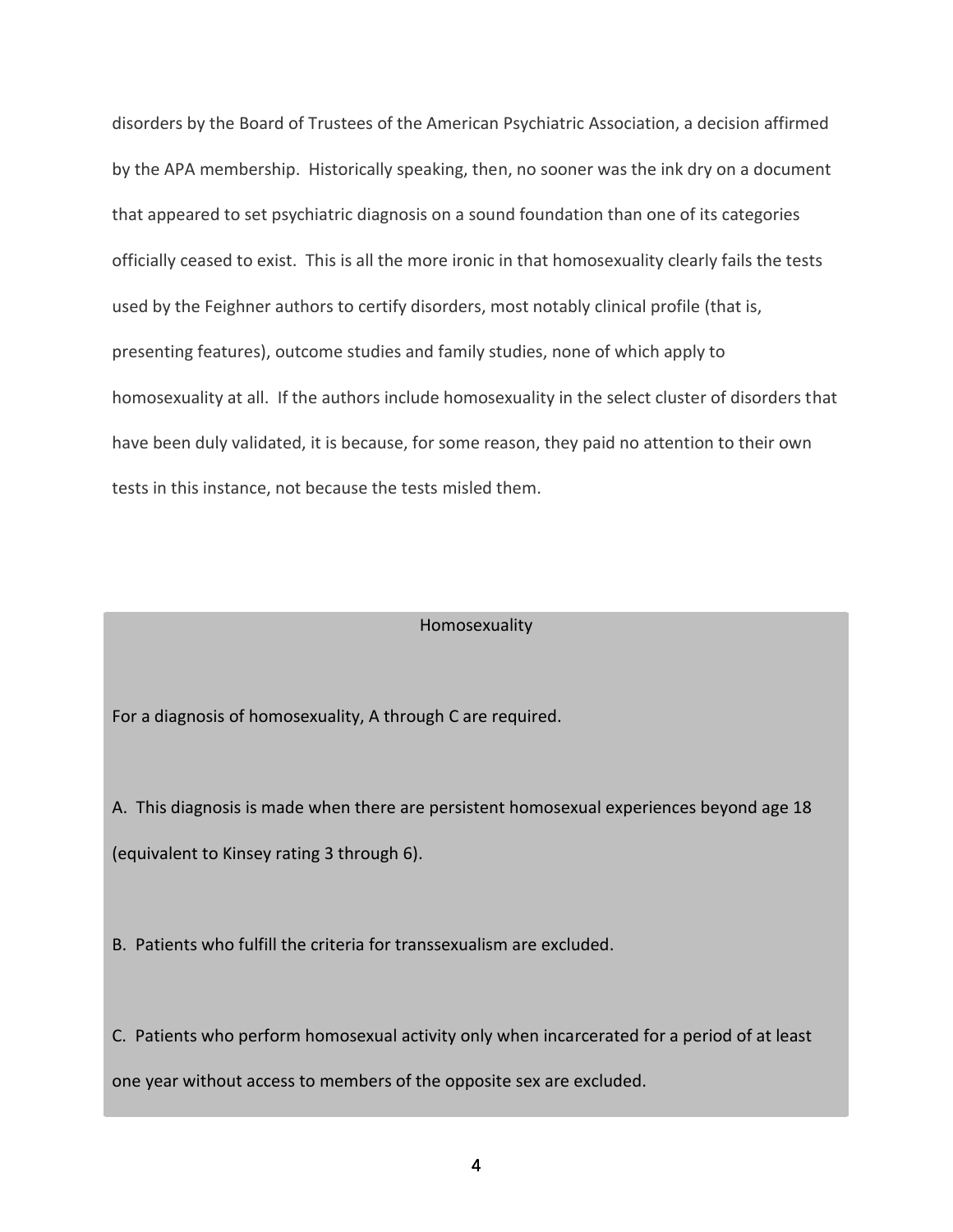[The Homosexuality diagnosis in the Feighner criteria]

An Awkward Topic

The events leading to the excision of homosexuality from DSM-II in 1973 bear a brief review, in that they help explain how it is that the embarrassment of an extinct category in the Feighner criteria came to be buried in silence.

Beginning in 1970, gays enraged at the official classification of homosexuality as a mental disorder staged protests at the annual convention of the group responsible: the APA. After the disruption of a 1972 meeting attended by Robert Spitzer—who assumed, with most of his peers, that homosexuality was an illness, and had strong ties with the diagnostic reformers of the Feighner group—he arranged for one of the protesters and his allies to address the APA Task Force on Nomenclature and Statistics, on which he served. With the issue still alive, Spitzer then organized a symposium at the 1973 APA convention on the question of whether homosexuality was in fact a disorder. By that time, however, he had had a change of heart.

Having asked himself how we can recognize a mental disorder, Spitzer reasoned that it should cause either distress or impairment, and that because homosexuality does not necessarily do either, it is not a mental disorder at all. Political instinct told him, however, that the APA would not de-list homosexuality without putting something in its place. He therefore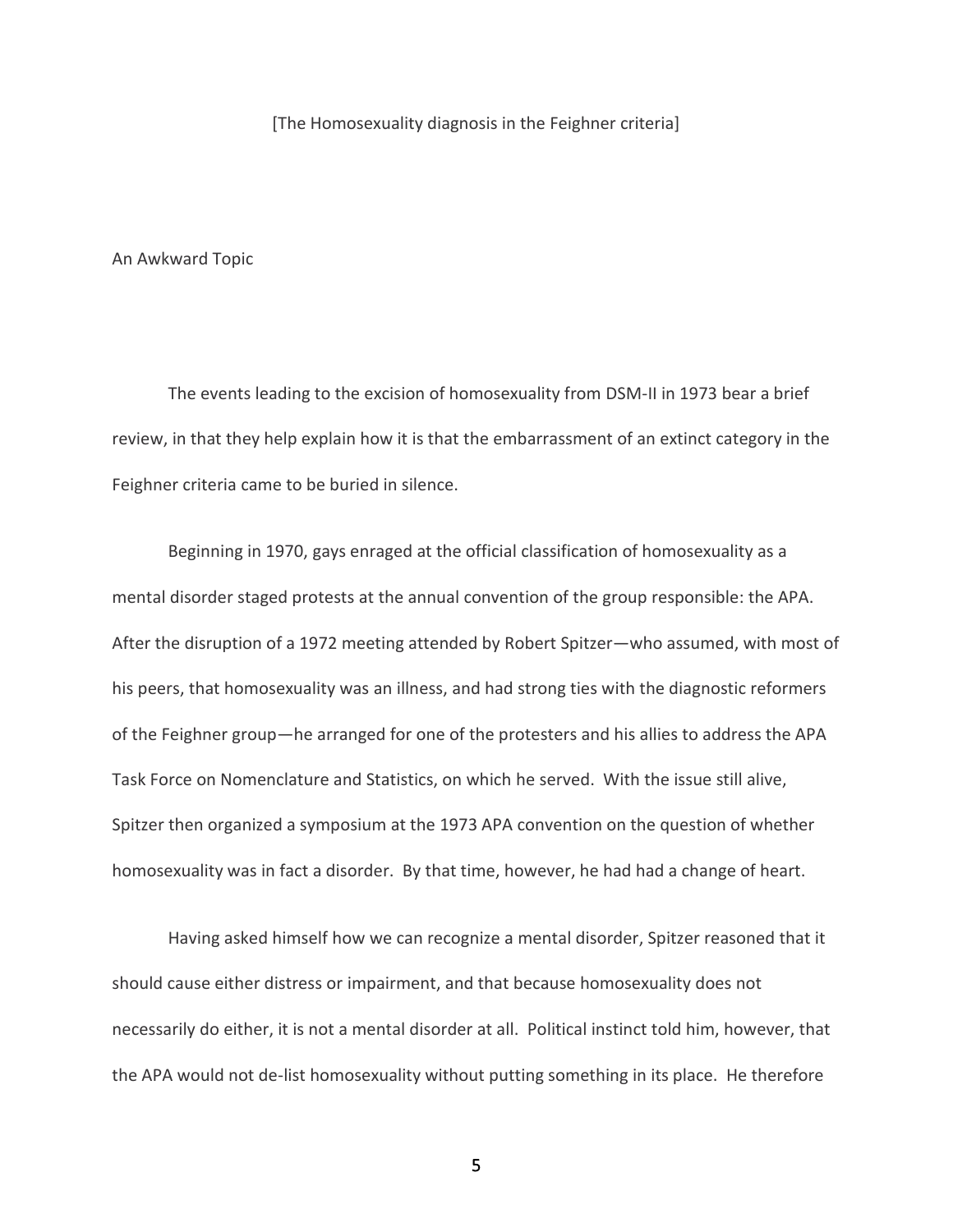proposed that the Task Force on Nomenclature and Statistics expunge homosexuality from DSM-II and add a new diagnosis of Sexual Orientation Disturbance for "those homosexuals who are troubled by or dissatisfied with their homosexual feelings or behavior" (Stoller, Marmor, Bieber, Gold, Socarides, Green & Spitzer, 1973). (More on this point later.) The Task Force and ultimately the APA Board of Trustees approved both the deletion of homosexuality and the installation of the new category, changes ratified in due course by the APA membership as a whole (Bayer, 1981; Mayes & Horwitz, 2005).

What this chronology leaves out is the bitter division of opinion within the APA, akin to a civil war, on the status of homosexuality. Indeed, it was the defenders of the original classification of homosexuality as a mental disorder who petitioned the Board of Trustees for the plebiscite that eventually went against them and removed the condition, from that day forward, from the APA index of disorders. The APA membership endorsed the action of the Board by a majority of 58%, a figure that may constitute a landslide in electoral terms but hardly bespeaks a united profession. If Spitzer parlayed his success in brokering a settlement of the crisis into a new (and as it turned out, historic) role as the engineer of an innovative taxonomy of mental disorders, this too implies that his service as a healer of divisions was greatly valued because the divisions themselves ran so deep.

Related but not identical or reducible to the conflict between those psychiatrists committed to diagnostic reform and those who played down diagnosis itself both in theory and practice, these sharp differences of opinion were on display in the 1973 symposium titled "Should Homosexuality Be in the APA Nomenclature?"—an event attended by almost a

 $\overline{6}$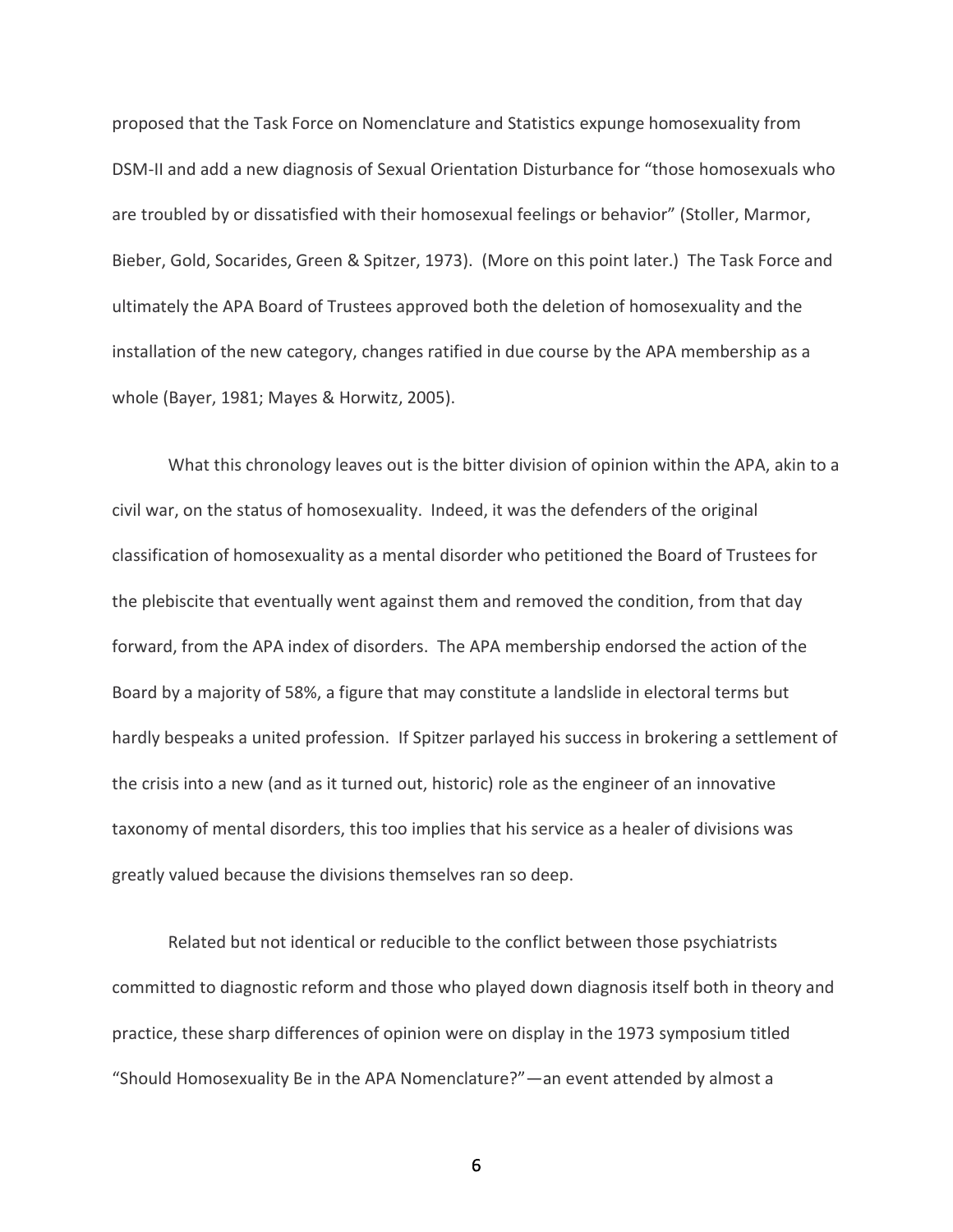thousand (Bayer, 1981). Two psychiatrists and one outspoken gay citizen argued for the frank deletion of the diagnosis, two psychiatrists for its retention, and one turned the tables, asking whether the APA lexicon should contain references to heterosexuality. Later the same year their presentations appeared in edited form in the *American Journal of Psychiatry*, supplemented by a paper by Spitzer—given in full—that lays out his compromise solution to the impasse (Stoller, Marmor, Bieber, Gold, Socarides, Green & Spitzer, 1973). Nowhere in this paper does Spitzer mention the Feighner criteria, even though the topic of debate was the validity of the homosexuality diagnosis, and the Feighner criteria, which strongly influenced him, list homosexuality as a validated diagnostic category. Indeed, as these events unfolded Spitzer worked closely with one of the authors of the Feighner criteria, Eli Robins (Kendler, Muñoz, & Murphy, 2010).

But why *would* Spitzer have brought up the Feighner paper? Not only does it offer no support for his compromise, it includes a diagnosis he had come to consider both unfounded and unjust. Presenting as they did a model for the reform of psychiatric diagnosis in its entirety, the Feighner criteria put Spitzer in an uneasy position. Though it was his work as the framer of the homosexuality compromise that advanced him to the forefront of the APA as it undertook the reconstruction of its diagnostic system, and though he would model this revision on the "operational criteria" introduced by the Feighner group, he could not mention the fourteenth of the Feighner criteria without seeming to suggest that there was a crack in their foundation. Once the compromise diagnosis of Sexual Orientation Disturbance was in place, therefore, Spitzer went about building on the Feighner criteria without bringing up the one diagnosis among them that divided the APA. He observes the same discretionary silence in his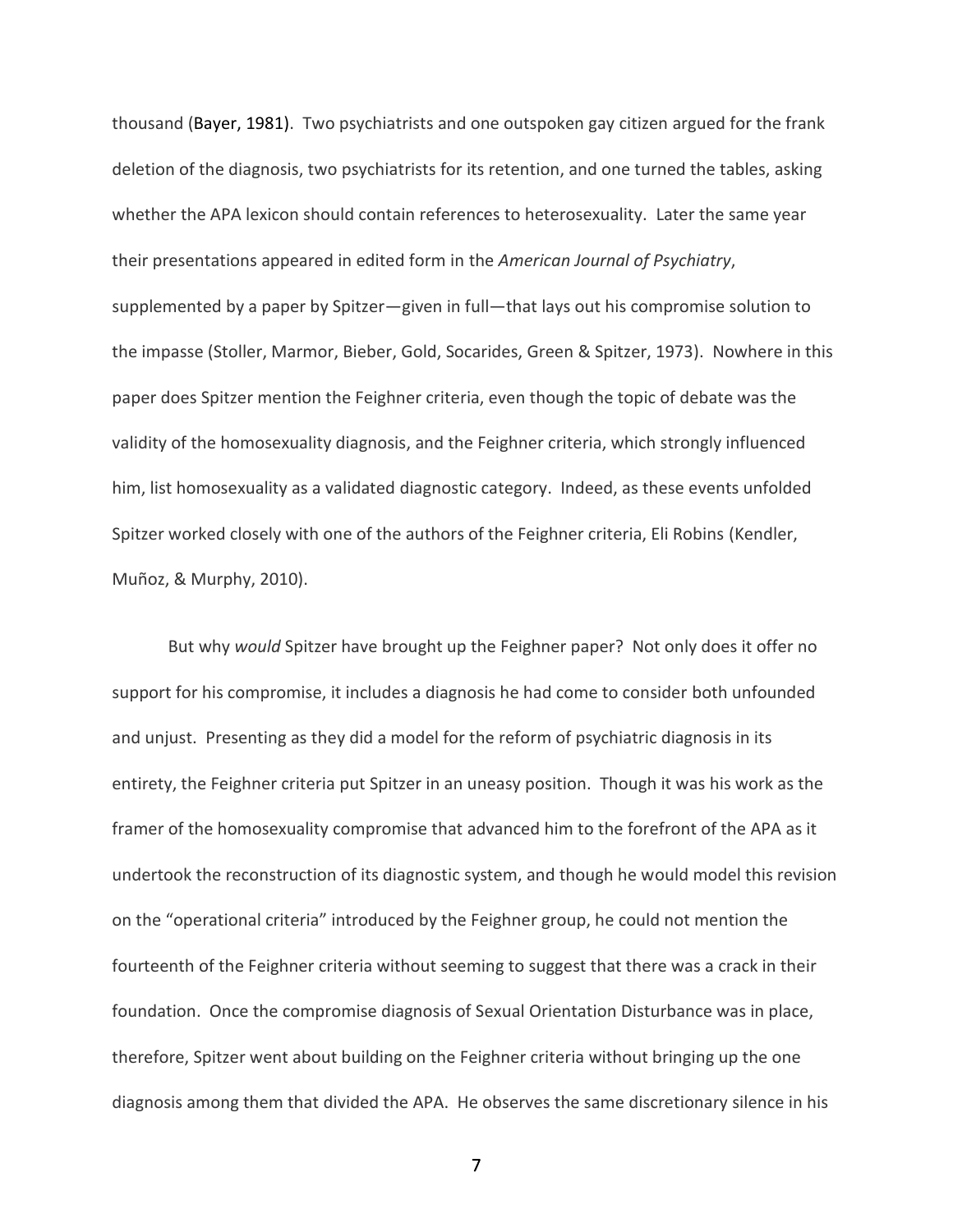1973 paper, written at a time when "Sexual Orientation Disturbance" was a proposal, not an official diagnosis, and when there was nothing to be gained by referring to the Feighner document in the first place.

After the APA Board of Trustees voted to de-list homosexuality but before the decision was ratified by the membership, Spitzer joined officers of the APA in defending the Board against the charge that it had attempted to legislate science. "Quite the contrary," argued Spitzer and colleagues. "It has been the unscientific inclusion of homosexuality per se in a list of mental disorders which has become the main ideological justification for the denial of the civil rights of [homosexuals]" (Bayer, 1981). By "a list of mental disorders" Spitzer of course meant DSM-II, not the Feighner criteria, an itemized set of such disorders, every one of which purported to rest on good evidence. From Spitzer's point of view, the less said about the weak point in the Feighner criteria the better. As we know, when he concluded that homosexuality is not a disorder, he did so not because it meets not a single one of the Feighner tests of validity but because it doesn't necessarily cause distress or impairment.

It was the opponents of de-listing—men like Irving Bieber and Charles Socarides, both convinced that homosexuality represents a profound distortion of normal development, both speakers at the 1973 symposium—who had something to gain by invoking an influential document that judged homosexuality a disorder by nominally rigorous standards. Yet they too kept the Feighner criteria out of the discussion. Citing a set of diagnostic rules even for rhetorical purposes may have been distasteful to psychoanalysts like Bieber and Socarides. When DSM-III was under construction, one psychoanalyst derided its diagnostic system as displaying "a generous measure of linguistic and conceptual sterility. DSM-III gets rid of the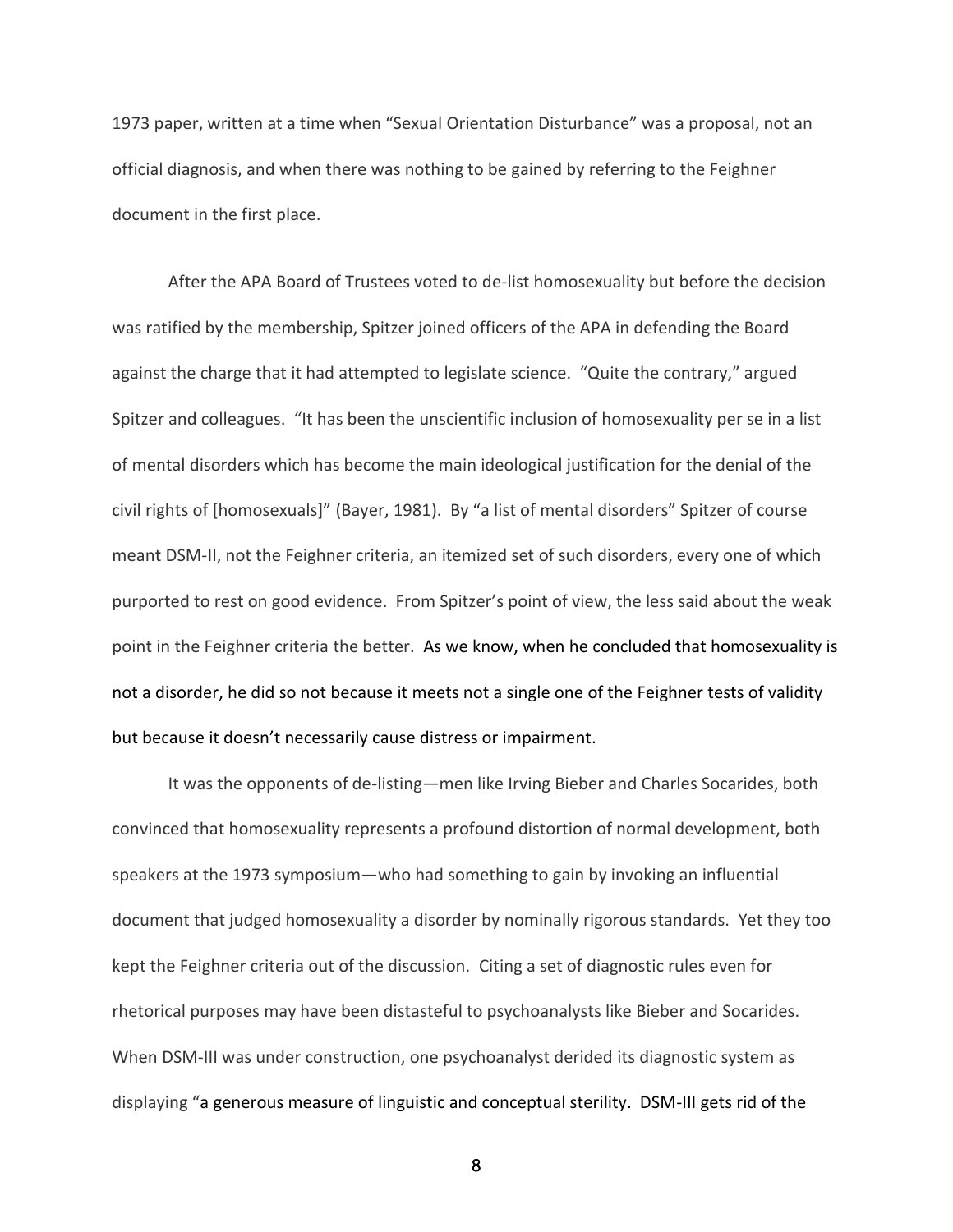castles of neurosis and replaces it [sic] with a diagnostic Levittown" (Bayer & Spitzer, 1985). Unassuming little boxes that resemble one another and cannot serve as monuments to anything except anonymity, Levittown houses figure a checklist system also consisting of boxes, a system that succeeds only in imposing standardization on the rich clinical diversity of the world. (The metaphor also works the other way, however. Castles belong to the age of faith; and in the eyes of many the dogmatism of psychoanalytic doctrines—the demand that others take them on faith—made the diagnostic checklists of DSM-III look rational and attractively modern by comparison.) The Feighner criteria are a checklist in the making, and those who detested everything such an instrument stood for would probably have balked at the thought of citing it as an ally in the struggle to preserve the pathological status of homosexuality.

As in a genuine feud, the psychoanalysts' disdain of their opponents was returned in kind. In his capacity as chair of the Psychiatry Department at Washington University, Eli Robins, one of the senior Feighner authors, is said to have installed a picture of Freud in a strategic position in the men's room (Decker, 2013). After graduating from Harvard Medical School, Robins worked under the tutelage of the skeptical Mandel Cohen, co-author of an important paper cited by Feighner et al. that has this to say about a discourse by Freud on the topic of melancholy: "Actually statements such as the above quotation have no clear meaning to begin with, have no basis in fact, and are examples of a type of unscientific thinking from the last century that is still prevalent in some localities" (Cassidy, Flanagan, Spellman & Cohen, 1957). A similarly scathing aside appears in a 1951 paper on hysteria (conventionally psychoanalytical territory) co-authored by Cohen and Robins, and cited by the Feighner group as well (Purtell, Robins & Cohen, 1951). Running just below the surface of the Feighner criteria, this sort of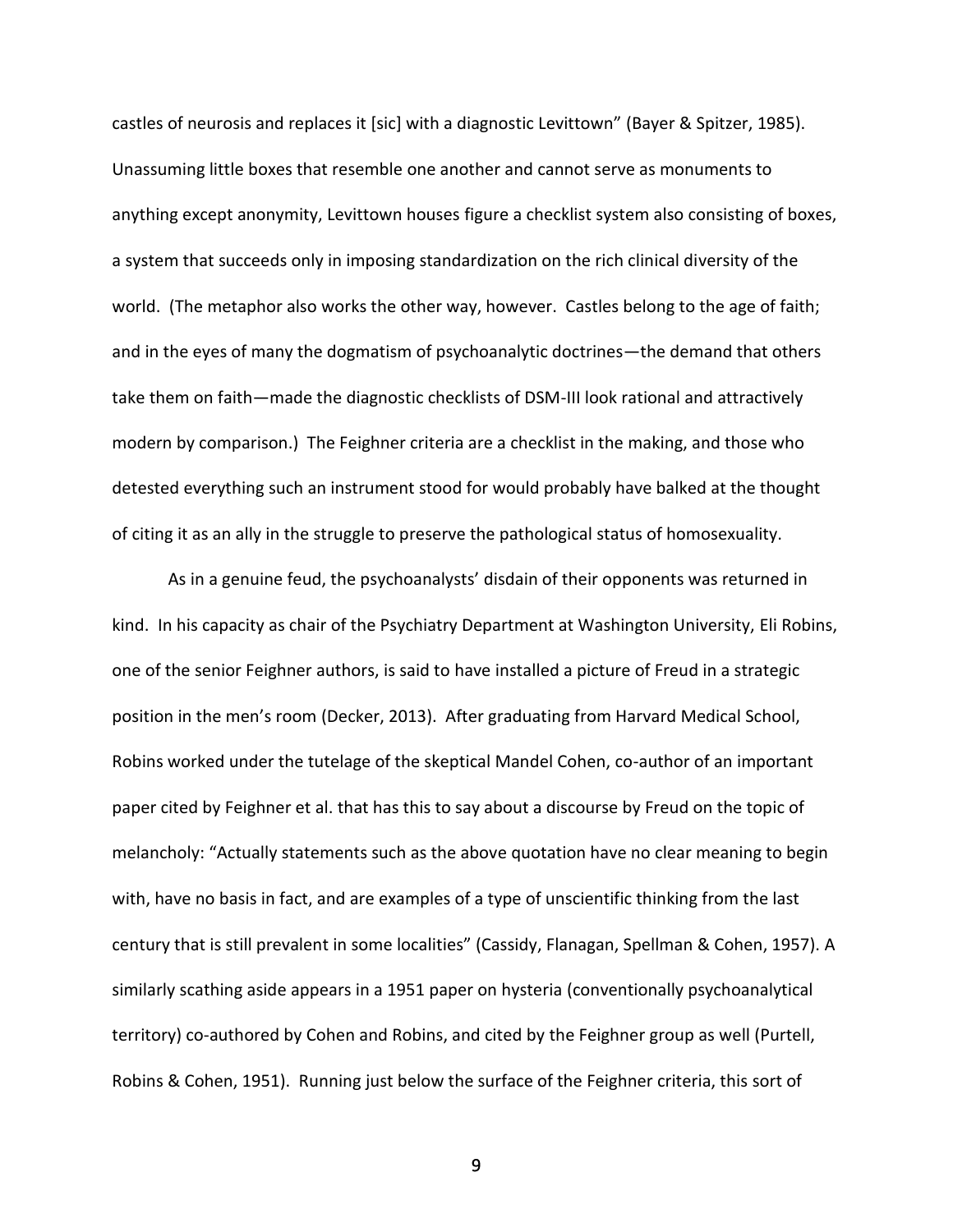open derision suggests the intensity of the feuding between the empiricists who sought to reform psychiatric diagnosis on a medical model and the psychoanalysts who rejected empiricism root and branch. Why would the latter invoke a set of criteria that descend lineally from documents that jeer at their own school of thought, even if they could score a debating point by doing so?

Moreover, the most powerful argument the psychoanalysts could make during the homosexuality debate was too dangerous to use. With the help of the Feighner criteria, they could have argued that the empiricists who were on the rise in the APA, and who looked to the Feighner document as their model and standard, recognized full well that homosexuality was an illness but now took the opposite view in deference to the pressure tactics of gay activists; their new position reflected not science but expediency, in fact cowardice. What better proof that these men and women had betrayed their own convictions and principles than the status of homosexuality as a validated diagnosis in the Feighner criteria they so admired? As it happens, many members of the APA did regard the deletion of homosexuality from DSM-II as "a scientifically indefensible response to gay pressure" (Bayer & Spitzer, 1982). And regardless of the progressive position they were coming to espouse in public, much of the APA rank and file may well have leaned privately to the view that homosexuality is a pathology. As long as psychiatry itself leaned toward etiological explanations (that is, the practice of tracing disorders back to their presumed causes or origins), it was going to remain receptive to the notion that a condition persistently linked to a theorized wrong turn in early development represents a serious illness. In 1973, a diagnostic system explicitly "atheoretical with regard to etiology" (as the Introduction to DSM-III puts it) did not yet exist.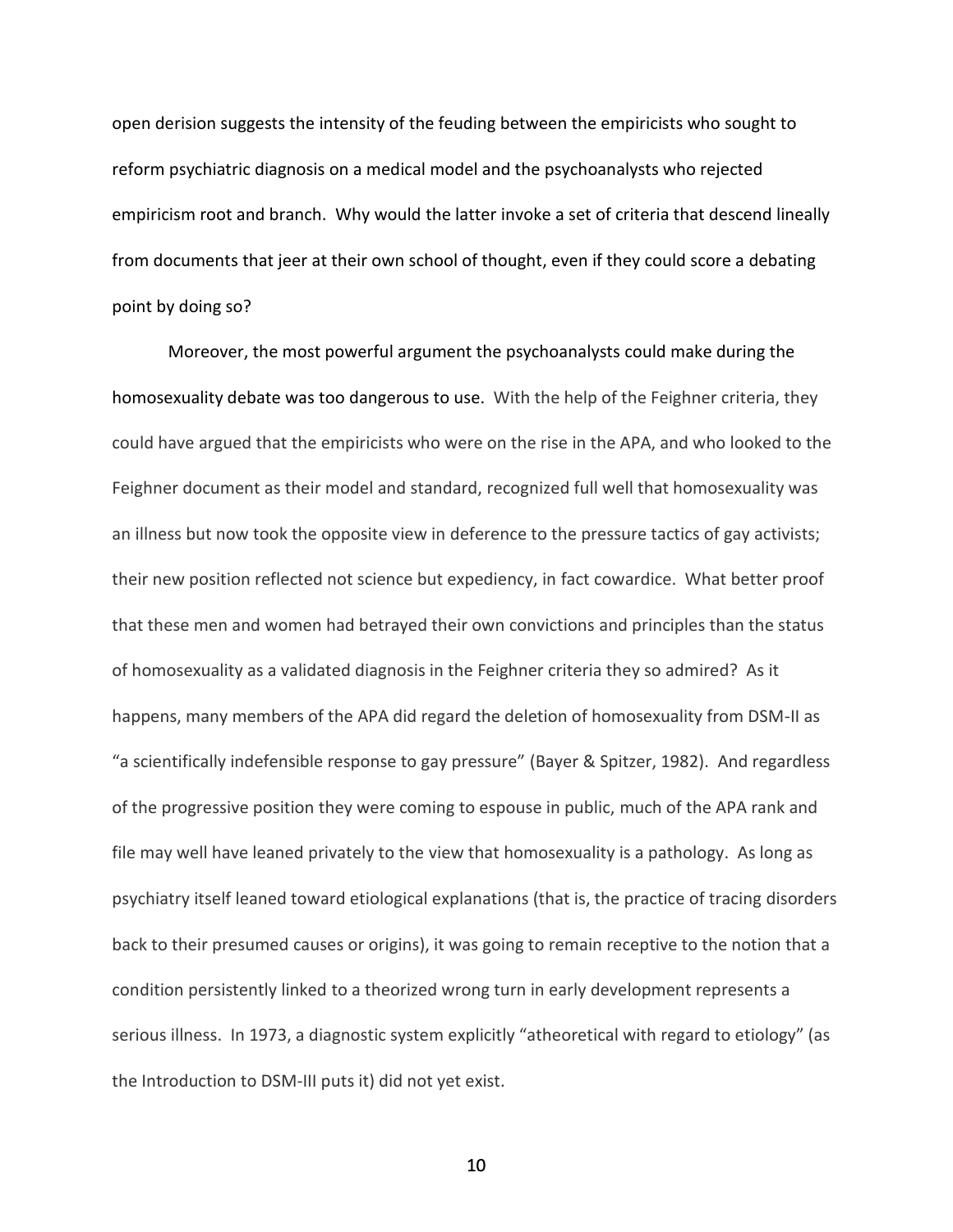In any case, opponents of the removal of homosexuality from DSM-II who suddenly found themselves on the defensive could have gone on the attack, in terms like these:

The diagnosis of Homosexuality in the Feighner criteria, a document the reformers among us seem to think represents the way of the future, reveals what the members of this party really think and what they would say if they had the backbone to say it in the face of bullying and ridicule. Let the activists shout what they want, homosexuality is a mental disorder, just as the Feighner criteria state, and just as psychiatry recognized before the Feighner criteria were committed to paper. The reformers' interest in manufacturing a special diagnosis for the benefit of homosexuals who are unhappy over being homosexuals represents an attempt to soothe their conscience over the betrayal of their beliefs.

Impugning the honor and honesty of those targeted, such a polemic could have made sworn enemies of "the reformers among us" from that day forward, could have blown up in the hands of those who fashioned it, or both. In brief, an ad hominem attack on the de-listers—with the Feighner criteria providing the gunpowder—could tear the institution of psychiatry apart, which is perhaps why the defenders of a diagnosis of long standing refrained from launching it. This restraint, combined with Spitzer and his party's avoidance of an awkward topic, seems to have put an effective ban on references to the Feighner criteria in the homosexuality debate shortly after their publication, even as they were beginning to make their mark on psychiatric research.

Once the divisive category was removed from the APA's diagnostic system it was never to be reinstated, and so the debate of 1973-74 receded into history, and the annulled Feighner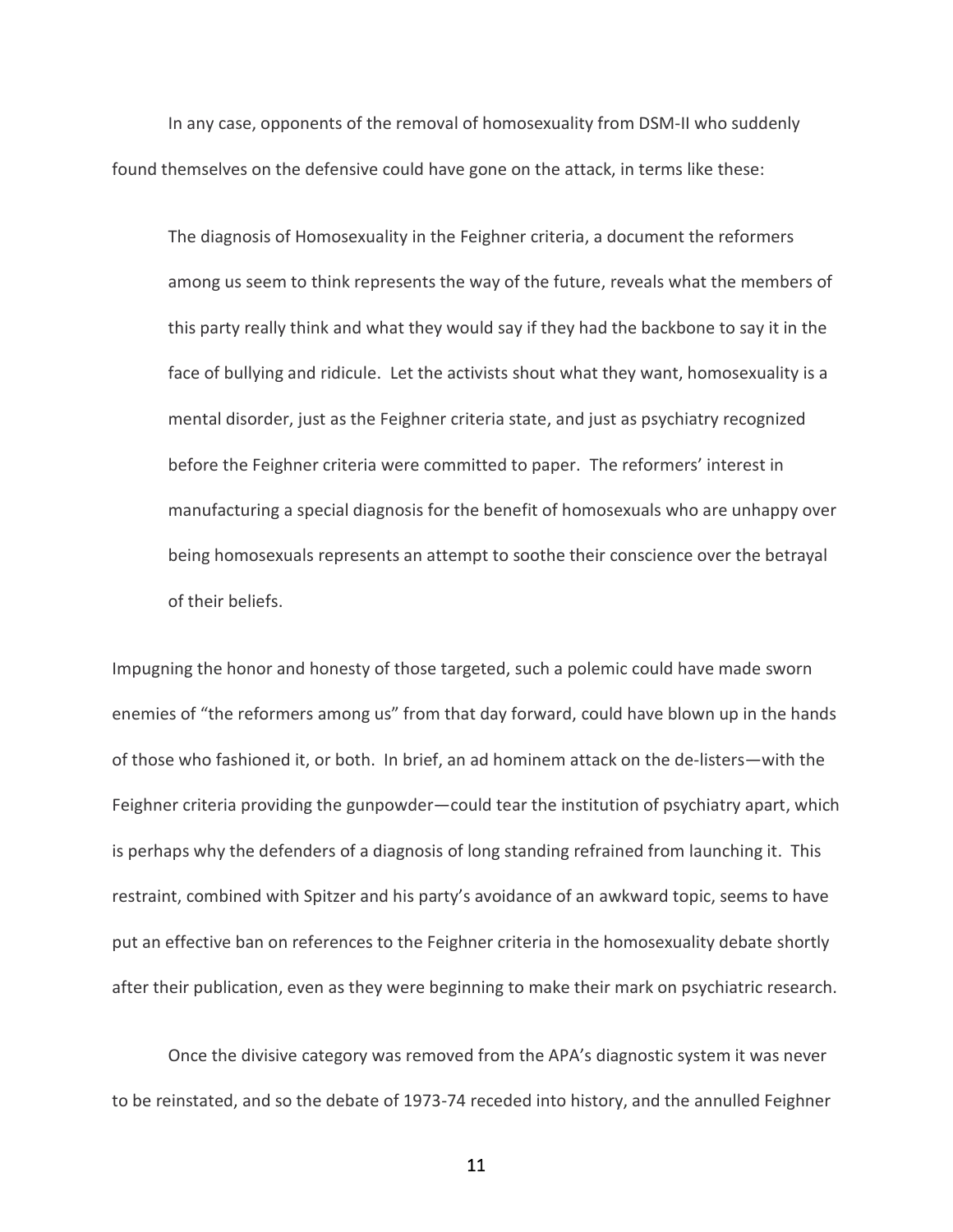diagnosis into ancient history. The anomaly of a soon-to-be revoked diagnosis in a set of allegedly validated criteria never became a topic of public discussion or comment in the literature. Anyone who brought up the matter after the official rescission of the homosexuality diagnosis might well have been accused of reviving a dead issue, beating a dead horse, reopening old wounds, etc. Even Spitzer, who was at the epicenter of the 1973-74 debate and probably knew the Feighner categories by heart, and Robins, who co-authored them, make no mention of deletion in describing how the Research Diagnostic Criteria built on Feighner. "In developing the RDC, many additional diagnoses were included, such as schizo-affective disorders, and a number of other diagnoses of importance in the differential diagnosis of affective disorders and schizophrenia. There are 25 major diagnostic categories" (Spitzer, Endicott & Robins, 1978). A decade later, long after the issue of homosexuality had cooled down, Spitzer still wrote around any deletions he and the co-authors of the RDC made to the Feighner criteria. "We changed the criteria for several of the disorders, added categories that were not included in the original criteria, and showed that the reliability of these new criteria . . . was considerably better than had been obtained for psychiatric diagnoses in previous studies" (Spitzer, 1989).

In time this version of events, along with a disregard of the status of homosexuality in the Feighner criteria, became something of a tradition. An important 2010 paper commemorating the composition of the Feighner criteria, two of whose authors were "directly involved with the events described" (Kendler, Muñoz & Murphy, 2010), contains no reference to homosexuality and no hint that any diagnosis in the forward-looking document was soon to be relegated to the status of an archaism. Similarly, Hannah Decker's account of the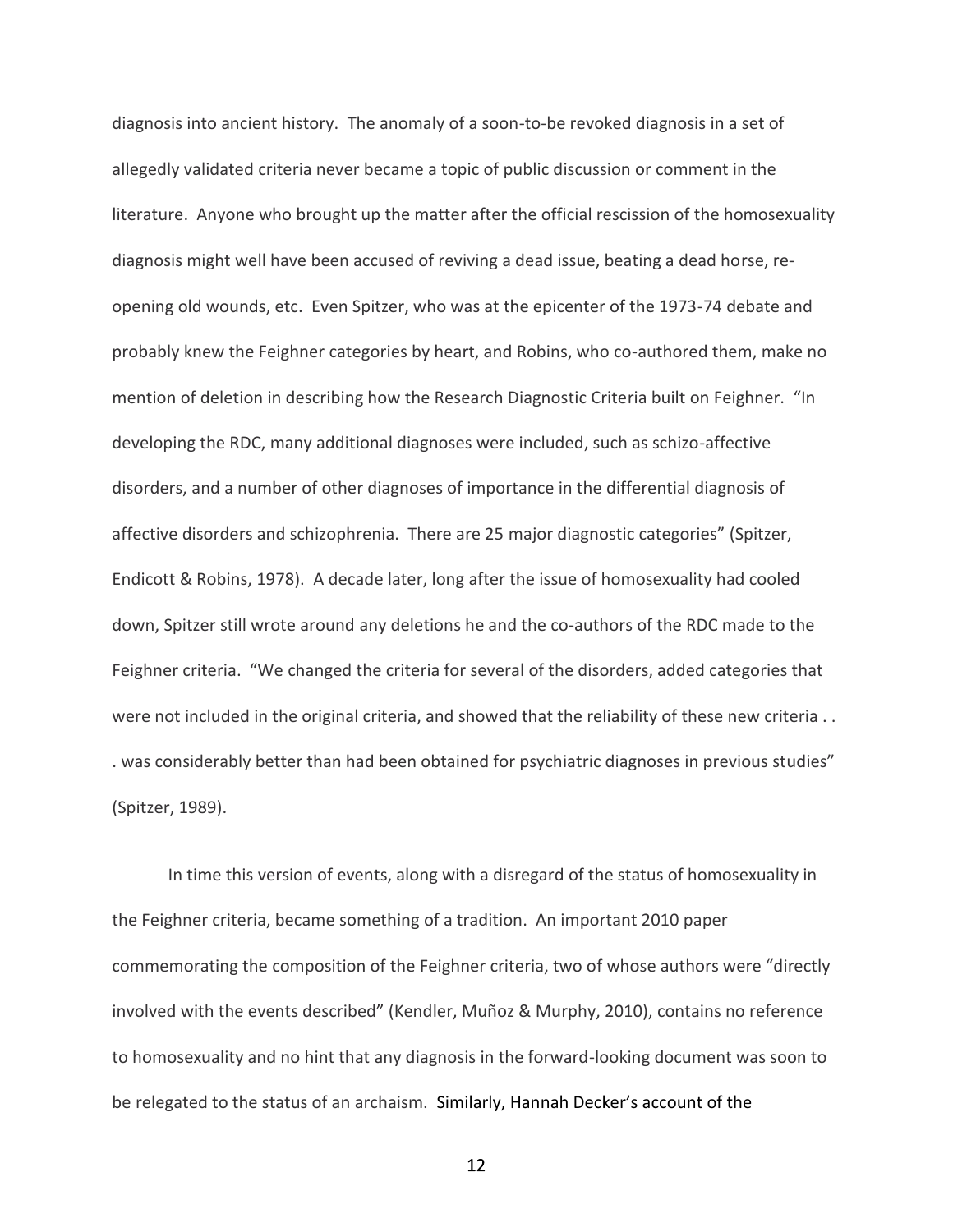construction of DSM-III treats the crisis of confidence in psychiatry, Spitzer's rise to prominence as the framer of the homosexuality compromise, and the emergence of empirical diagnostic criteria without ever noting that the template for such criteria contains the very diagnosis that split the APA. The topic simply slips through the net, much as it did at the time. Years after the fact, David Healy asked Samuel Guze, one of the leaders of the Washington group and a coauthor of the Feighner criteria, "When homosexuality got dropped [from DSM-II], did it give you the ground to say that if we've been so wrong on this, don't we need to go back and look at the rest?" Guze didn't answer, but did concede that "Until that time . . . I don't think we had even considered the issue of whether there is a medical model way [sic] of thinking about homosexuality" (Healy, 2000).

The denial of the trouble spot in the Feighner criteria is perhaps best illustrated by the claim by Robert Cloninger, a colleague of the authors, that each of the Feighner categories including homosexuality was "differentiated by explicit criteria that had been validated in controlled descriptive, follow-up, and family studies" (Cloninger, 1989). In reality, not even Feighner et al. claim that their diagnoses have been validated by "a complete series of steps" (Feighner, Robins, Guze, Woodruff, Winokur & Munoz, 1972). In the case of homosexuality, they achieved not even the first step, the description of characteristic features; and at that, none of the three small descriptive studies cited in support of the diagnosis assumes, concludes or suggests that homosexuality is a pathology.

#### Missing Evidence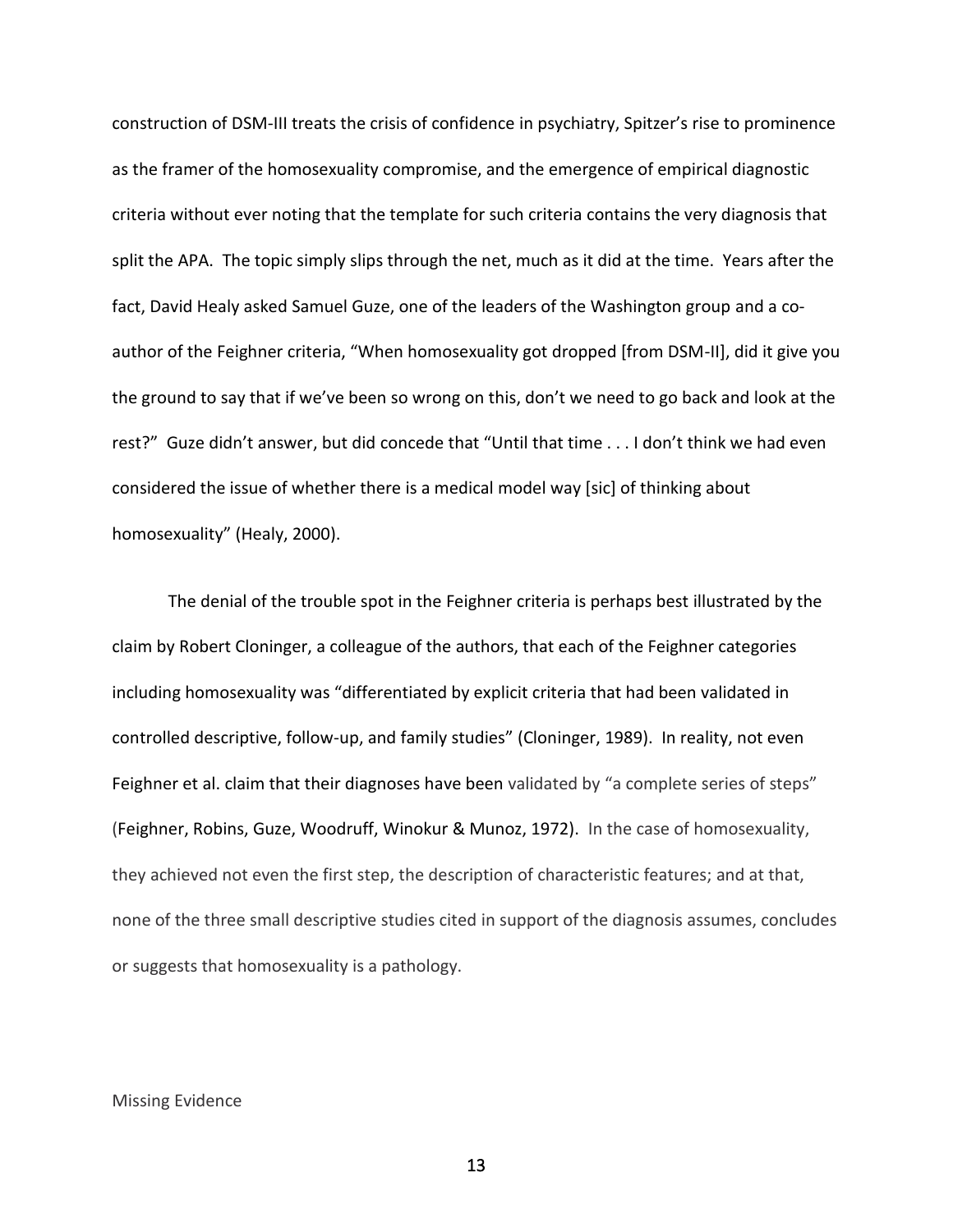The Feighner criteria are not exempted from scrutiny by their historical importance but, if anything, call for scrutiny because of their importance. Certainly the document's menus of diagnostic particulars (a format that carried through to DSM-III and beyond) invite inspection, rich as they are with details like numerical and temporal thresholds. For example, in the case of Antisocial Personality Disorder, the required showing of five symptoms out of a list of nine allows in principle for a diagnosis without either an arrest record, a poor work record, or a poor marital history, arguably the disorder's cardinal manifestations. Precisely because they reflect the subject's history, each of these "symptoms" helps establish the course of the disorder in conformity with the Feighner standards of validation. Poor marital history seems especially important, in that the antisocial father has much to do with the disorder's transmission, as documented by the first of the two sources cited by Feighner et al., Lee Robins' *Deviant Children Grown Up* (Robins, 1966).

Among the 19 diagnostic criteria for sociopathic (later antisocial) personality given by Lee Robins is homosexuality, classed as a perversion. The appearance of this judgment in a meticulous follow-up study of cases originating in the 1920's suggests that even a principled effort to clear one's work of loose terms and psychoanalytic influences may not be enough. And so it is with the Feighner criteria.

If the category of homosexuality in the Feighner criteria posed an embarrassment to those who wanted both to de-medicalize sexual preference and reform diagnostic criteria on the Feighner model, the issue should have been still more awkward than it was. The first sign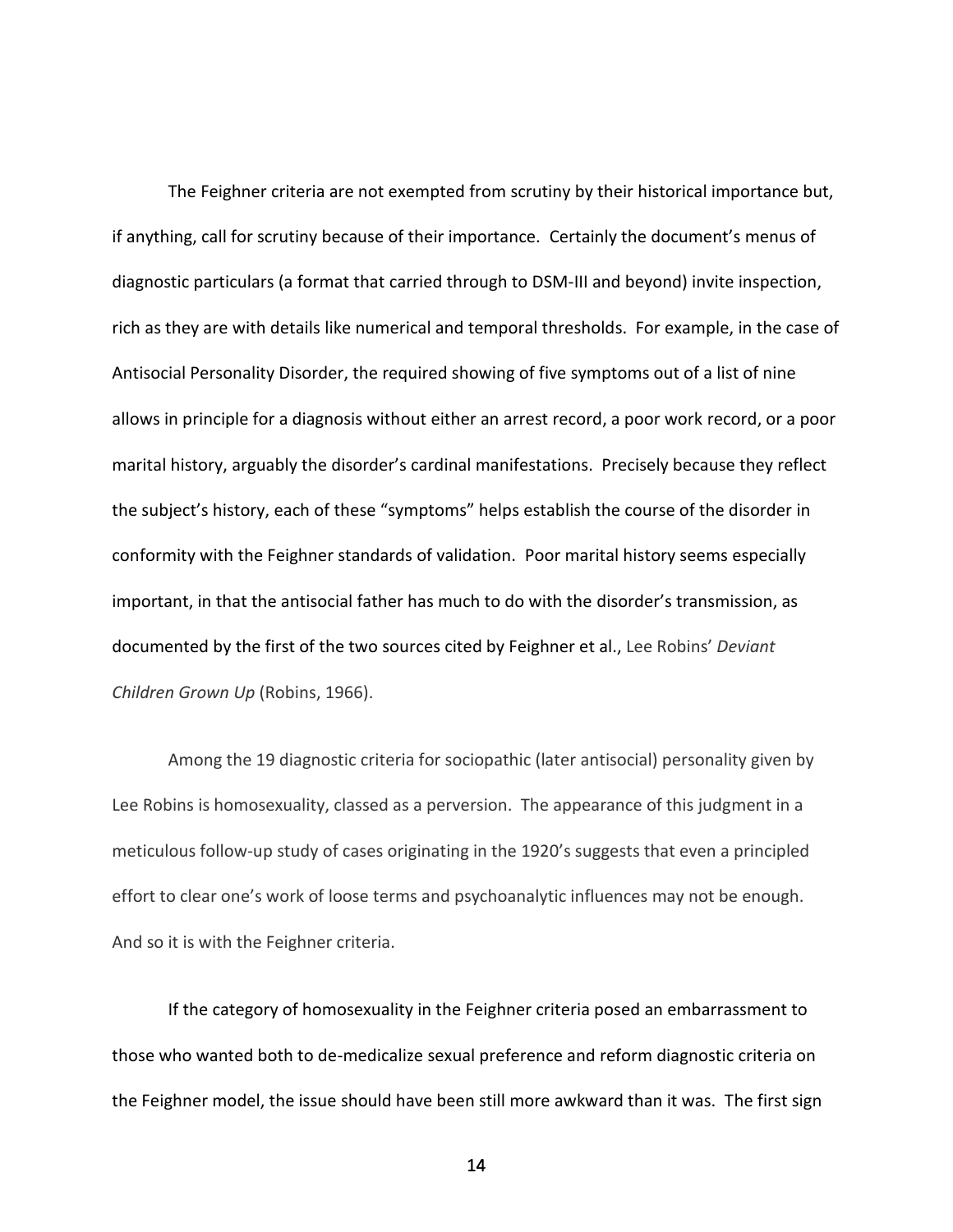that something is amiss is that unlike every other Feighner diagnosis (one of which, hysteria, requires at least 20 symptoms), homosexuality has but a single inclusion requirement: "persistent homosexual experiences beyond age 18." That someone who has "persistent homosexual experiences" exhibits homosexuality seems more like a tautology than a diagnosis. In the case of other disorders, the Feighner criteria offer sets of instructions for investigators interested in assembling a diagnostically uniform population; in the case of homosexuality, such investigators would have to rely on patients simply identifying themselves as homosexual, just as if the Feighner criteria didn't exist.

Furthermore, and most importantly, homosexuality meets none of the Feighner standards of validation. It cannot be detected in the laboratory, does not have an outcome (and thus does not lend itself to outcome studies), does not run in families in the manner of a disorder with a strong genetic component, and cannot be linked with any particular family constellation, notwithstanding the ingenuity of psychoanalytic theorists. Indeed, it has no identifiers other than homosexuality itself, thereby ruling out clinical description, the first of the Feighner validators and preliminary to all the others. Perhaps because pointing to the literature seems the only remaining way to ground the diagnosis of homosexuality on something solid, Feighner et al. do just that. However, the studies they cite as validation of their diagnostic criteria offer no support for the classification of homosexuality as a mental disorder in the first place.

# Sources Cited in Support of the Feighner Diagnosis of Homosexuality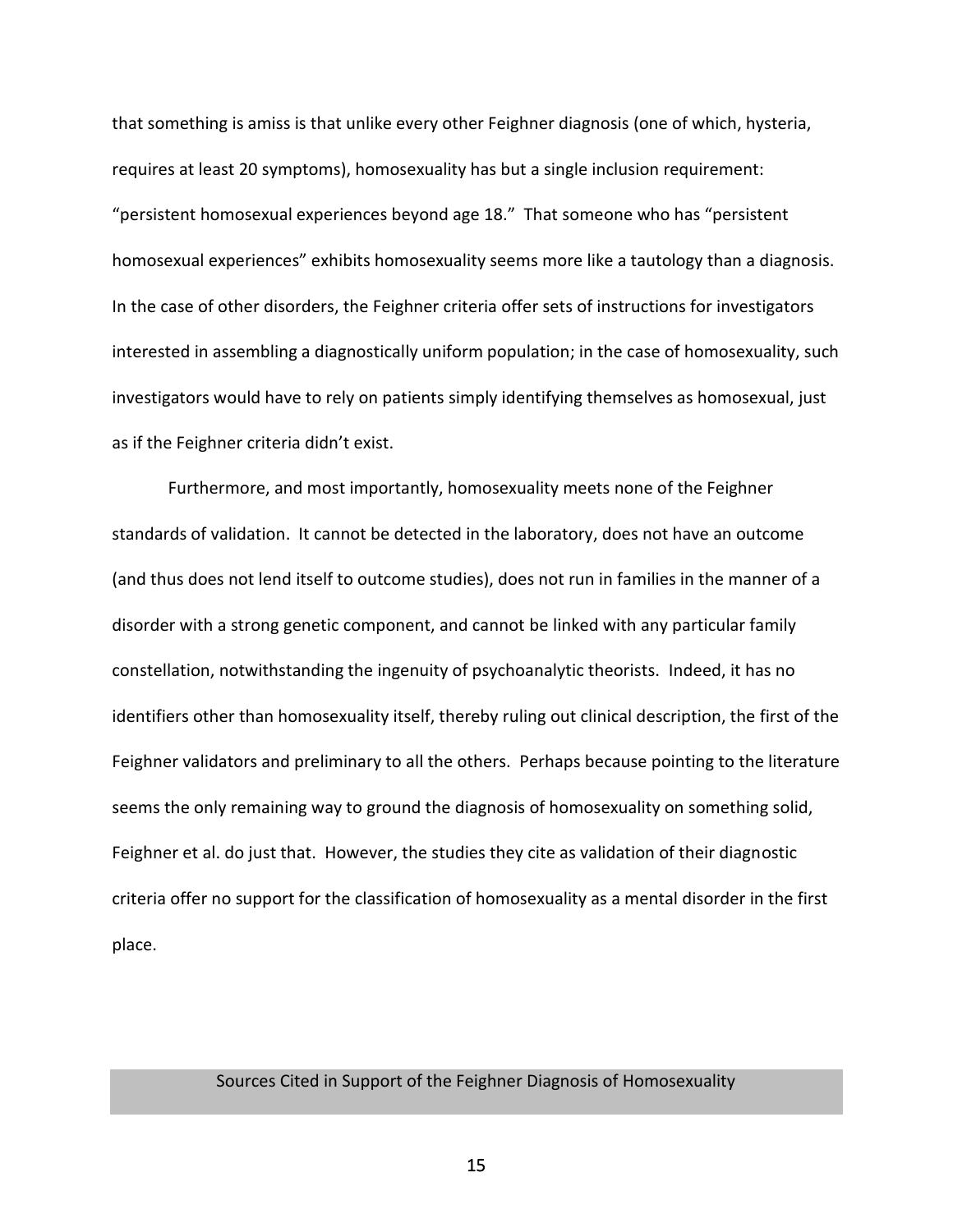1. Kinsey AC, Pomeroy WB, Martin CE: Sexual Behavior in the Human Male. Philadelphia, WB Saunders Co, 1948.

2. Hemphill RE, Leitch A, Stuart JR: A factual study of male homosexuality. Brit Med J 1:1317- 1323, 1958.

3. Saghir MT, Robins E: Homosexuality: I. Sexual behavior of the female homosexual. Arch Gen Psychiat 20: 192-201, 1969.

4. Saghir MT, Robins E, Walbran B: Homosexuality: II. Sexual behavior of the male homosexual. Arch Gen Psychiat 21: 219-229, 1969.

With no specifics, and in one batch, Feighner et al. give four sources as authority for their homosexuality diagnosis, beginning with Kinsey's famous *Sexual Behavior in the Human Male*. No reason is given for omitting the companion volume on the human female, even though companion papers on male and female homosexuality are also among the four sources. And as we look into the four, our perplexity only deepens.

To anyone familiar with the Kinsey report, it can only be astonishing to see it cited as evidence of the pathological nature of homosexuality. Kinsey emphatically did not judge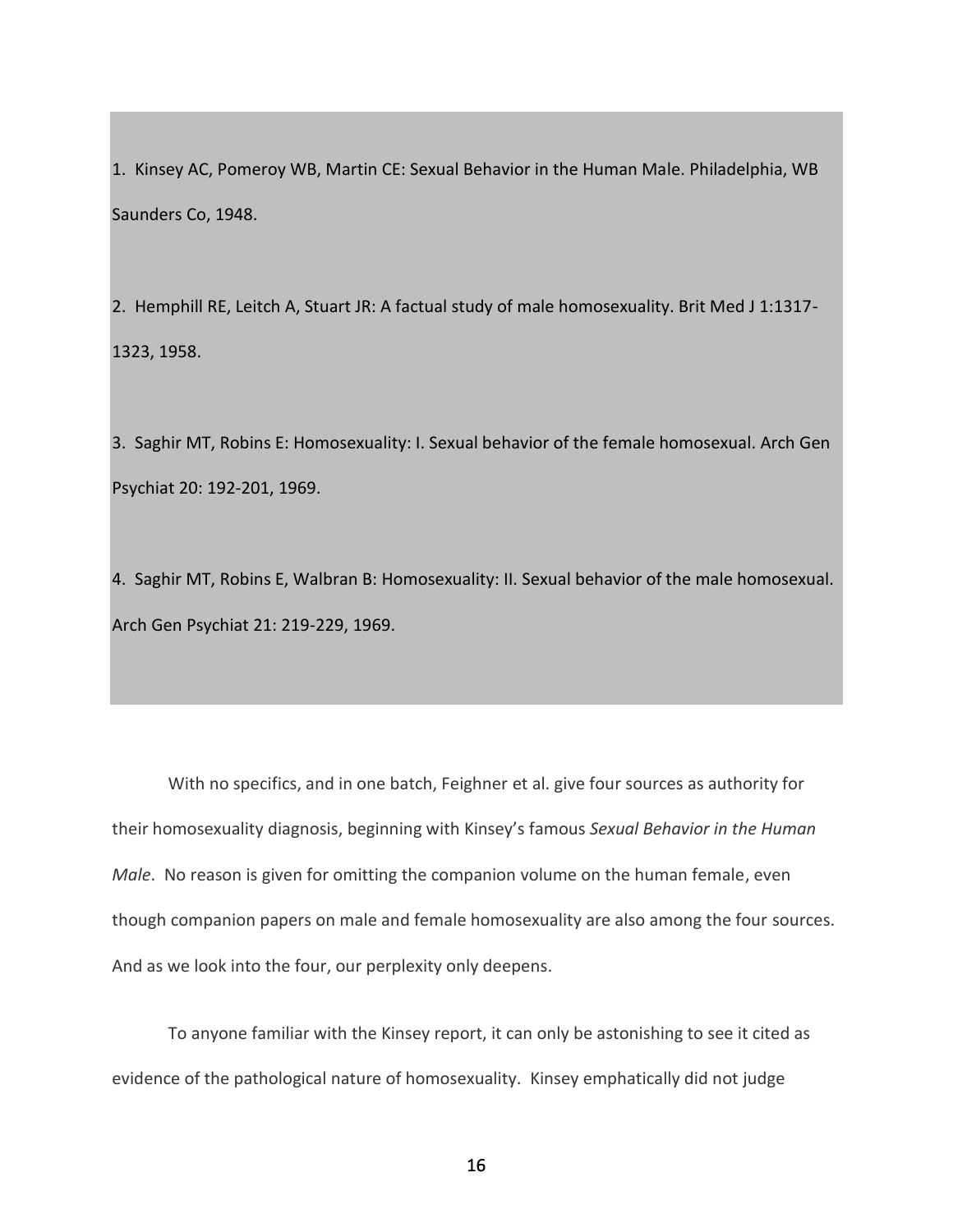homosexuality a psychiatric disorder; in defiance of one and all who traced it to a flaw or "arrest" of the normal process of development, he affirmed it as a natural variation of human sexual response. State he and his co-authors, "In view of the data we now have on the incidence and frequency of the homosexual, and in particular on its co-existence with the heterosexual in the lives of a considerable portion of the male population, it is difficult to maintain the view that psychosexual reactions between individuals of the same sex are rare and therefore abnormal or unnatural, or that they constitute within themselves evidence of neuroses or even psychoses" (Kinsey, Pomeroy & Martin, 1948). Of all the sexual practices Kinsey documented, and of all such practices widely deplored as deviant, the one the closest to his heart was undoubtedly homosexuality. Unbeknownst to the authors of the Feighner criteria and the world at large, Kinsey (who died in 1956) was himself a practicing homosexual, as well as a committed enemy of the moral code that branded homoeroticism as either a sin, a crime, or a sickness (Jones, 1997). His magnum opus—"the book he hoped would contribute to a public dialogue that would one day rid the United States of sexual repression, inhibitions, and prudery" (Jones, 1997)—was to have been a volume on homosexuality he did not live to write. It was in the spirit of Kinsey that in 1972 (the year of the Feighner criteria) one of his collaborators, Wardell Pomeroy, joined forces with the Gay Activist Alliance in its assault on psychiatric authority (Bayer, 1981). One can only imagine what Kinsey, an evangelist for sexual liberation, a controlling man who detested psychiatrists as officers of social control, would have thought of an influential psychiatric paper that cited his own work as somehow grounding the classification of homosexuality as a mental disorder.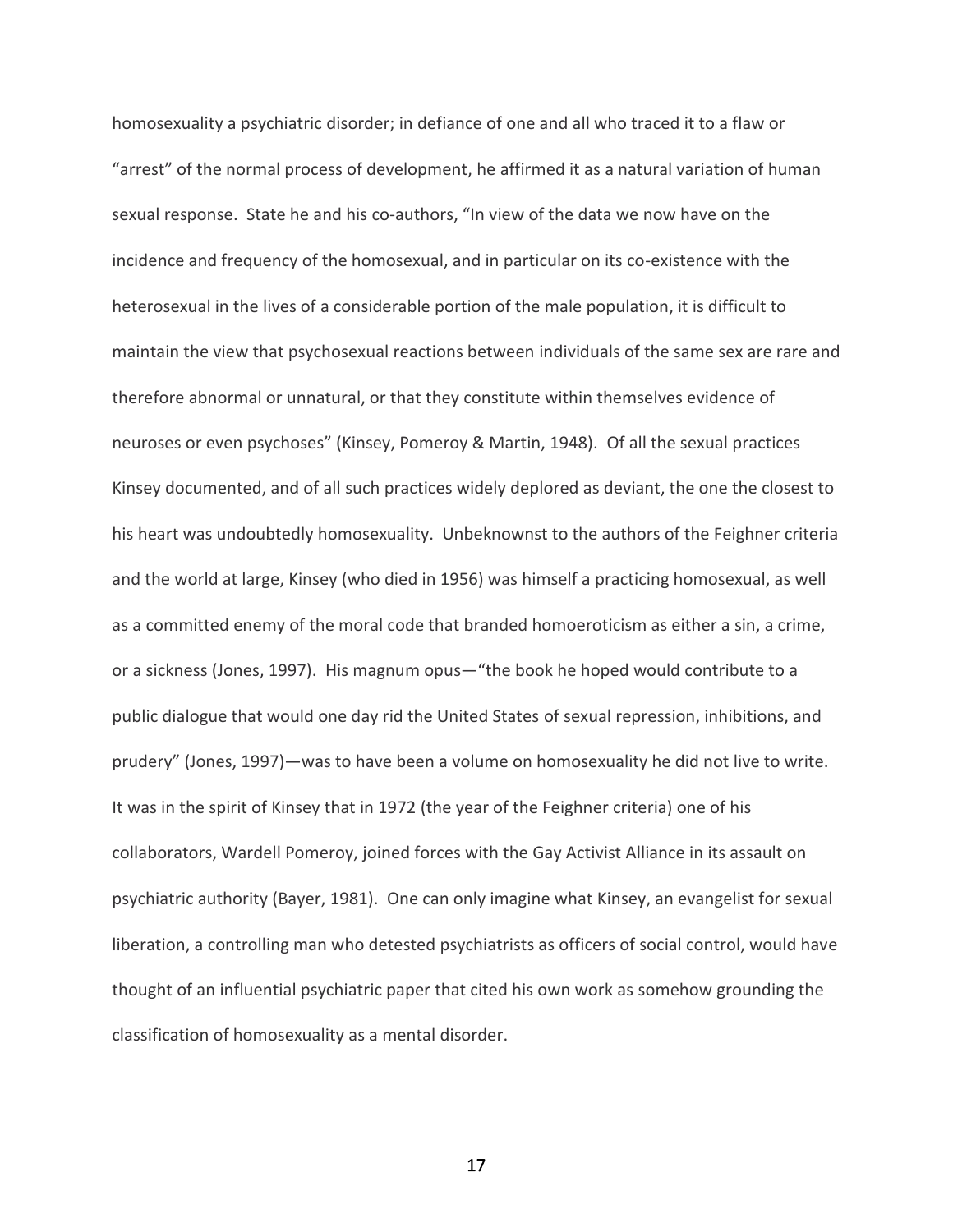While the Feighner group certainly could have invoked the psychoanalytic literature on homosexuality as an illness, they did no such thing, presumably because they gave no credence to psychodynamic theorizing. Their three additional sources, all descriptive, none theoryheavy, offer no more support than Kinsey for listing homosexuality as a mental disorder. Hemphill et al., the authors of a study of a population of homosexual men in two British prisons, conclude that their investigation "has demonstrated only minor differences between homosexuals and normals" (Hemphill, Leitch & Stuart, 1958). How minor differences might tend to validate the diagnostic category of homosexuality is not at all clear. Still more puzzling are the two remaining sources given by the Feighner authors: companion studies of female and male samples by teams headed by Marcel Saghir (Saghir & Robins, 1969; Saghir, Robins & Walbran, 1969). Both studies expressly disregard the question of whether homosexuality constitutes a pathology, though the first does suggest, on the basis of its sample, that "a homosexual woman is able to produce and achieve, despite any psychological and social handicaps that she might have to cope with," while the second notes that 84% of the study population "had not had disability, psychiatric or social, of any significant degree." The Feighner group's citation of the paired studies as validation of the diagnosis at issue is bewildering not only in that both take an explicitly agnostic position on the pathology question, but in that both are co-authored by a senior member of the group itself, Eli Robins. Thus, Robins, wearing a Feighner hat, appeals to a conclusion that Robins in a Saghir hat never reached.

To compound the confusion, Robins co-authored both the Feighner criteria (which of course list homosexuality as a disorder), the Research Diagnostic Criteria (which do not), and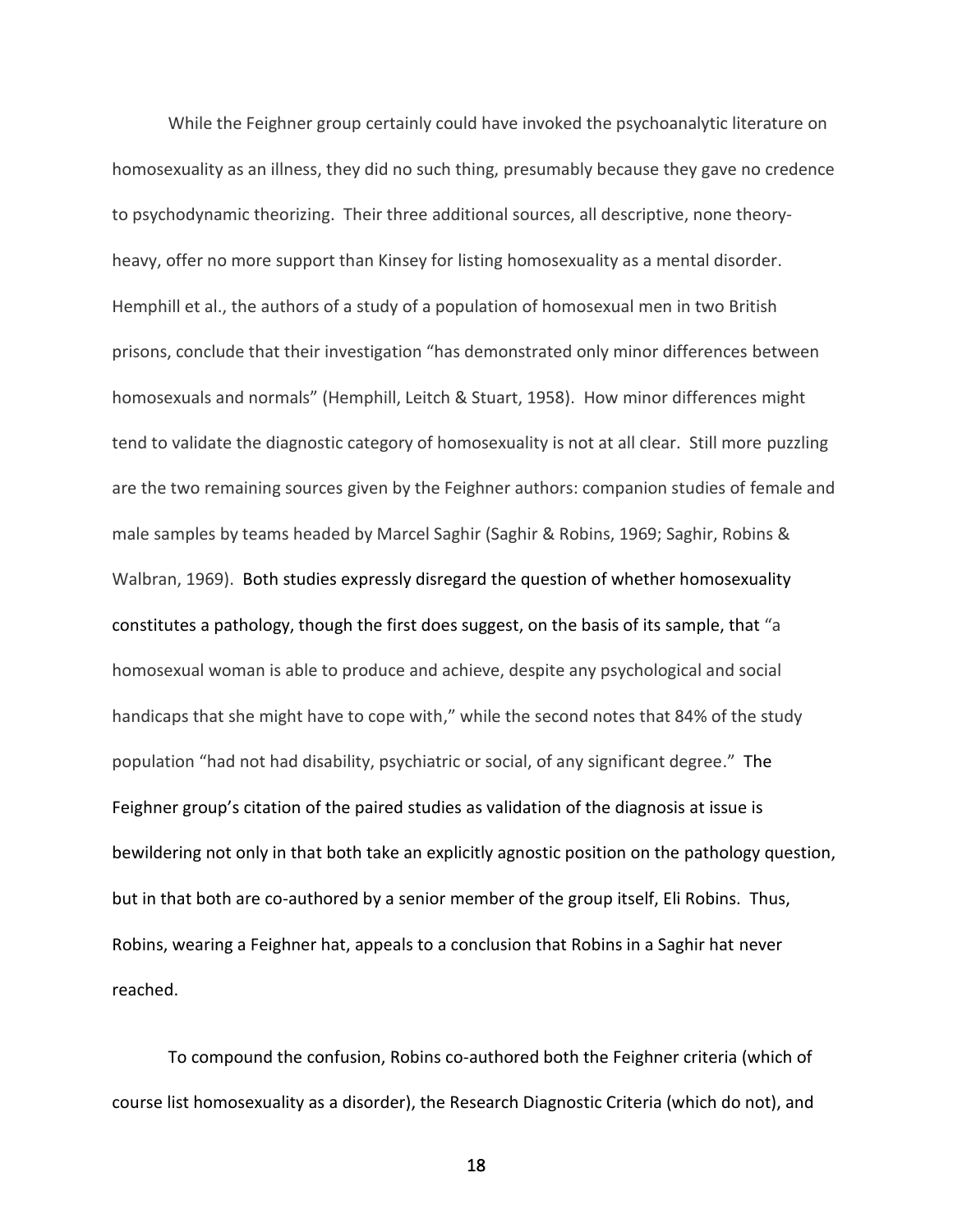another paper published the same year as the RDC (which does). Though homosexuality does not support outcome studies because it does not have an outcome, Robins, a pioneer of such studies (Robins & Guze, 1970), groups homosexuality in the latter paper with a number of disorders whose chronicity has been established (Robins, 1978). It is as if he now interpreted homosexuality's lack of an outcome not as removing it from the category of disorders but as confirming its identity as an especially intractable one. The classification of homosexuality as a chronic disorder is hard to reconcile with Robins' general policy of diagnostic skepticism. "As Spitzer and [co-author] Endicott substantially expanded the number of disorders in the RDC [Research Diagnostic Criteria] beyond those considered in the Feighner criteria, Robins kept asking, in a persistent and skeptical manner, 'What is the evidence?' They came to appreciate, as a result of these interactions, the importance of basing diagnostic criteria, wherever possible, on data rather than solely on clinical wisdom" (Kendler, Muñoz & Murphy, 2010). The implication seems to be that the Feighner criteria rest on rock-solid data, and therefore any increase of diagnostic categories beyond the modest Feighner total had better do so as well. However, one of the Feighner categories rests on sand, as we discover as soon as we look into the sources alleged to validate it. The "data" underlying the Feighner diagnosis of homosexuality would have told a cautionary tale to anyone in the 1970's concerned with reforming the criteria of mental disorders, if only he or she were willing to investigate. However, an informal embargo on discussion of the status of homosexuality in Feighner et al. served to black out a living example of the potential weakness of even "validated" diagnostic criteria.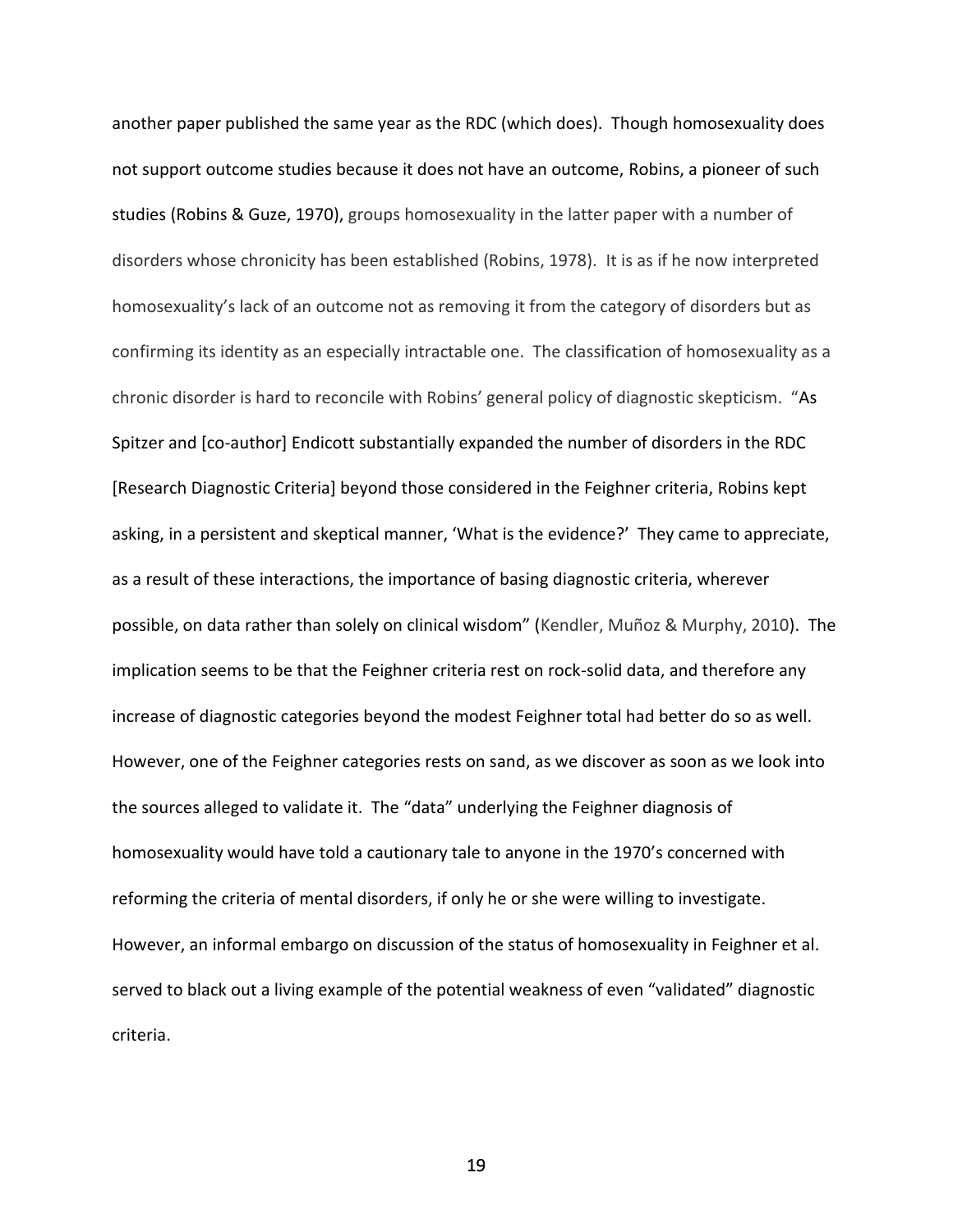In the Feighner diagnosis in question, one such weakness is that the four cited sources differ so markedly that citing them as one lot is like asking parts designed for different engines to work together. The sample population in Kinsey's *Sexual Behavior of the Human Male* ran to some 5300 subjects, the corresponding populations in the three papers a few dozen each. Related is the vexed issue of representativeness. While Kinsey's critics argued that his highly selected sample did not represent the American population as a whole (and could not possibly represent anyone who declined to submit to his interview), Kinsey, calling on his experience as a taxonomist, believed sheer power of numbers could make up for the lack of random sampling. (Kinsey hoped eventually to collect 100,000 interviews, a figure suggestive of the extremity of the imperative that drove him.) Hemphill et al. seem to have chosen prisoners as their sample because "it is among habitual homosexual offenders that the most pronounced forms of homosexuality are often to be found" (Hemphill, Leitch, & Stuart, 1958); thus, the features of homosexuality will be exhibited with all possible salience and clarity. According to the authors, the very "intensity" of homosexuality in this sample lends "all the greater force" to their finding that the men do not differ significantly from the general population. Perhaps mindful of the Kinsey controversy, Saghir and Robins for their part candidly admit that they "do not know how representative this sample [of 57 women] is of the total female homosexual population" (Saghir & Robins, 1969), a disclaimer reiterated in the companion paper on males. Neither paper, therefore, can be taken as offering a description of the typical presenting features of homosexuality, assuming they exist. Similarly, while Kinsey's sample included prisoners, and while he seems to have sought out in particular those convicted of sex crimes (for whom he felt a strong sympathy), the Hemphill et al. study concerns *only* men imprisoned

<u>20</u>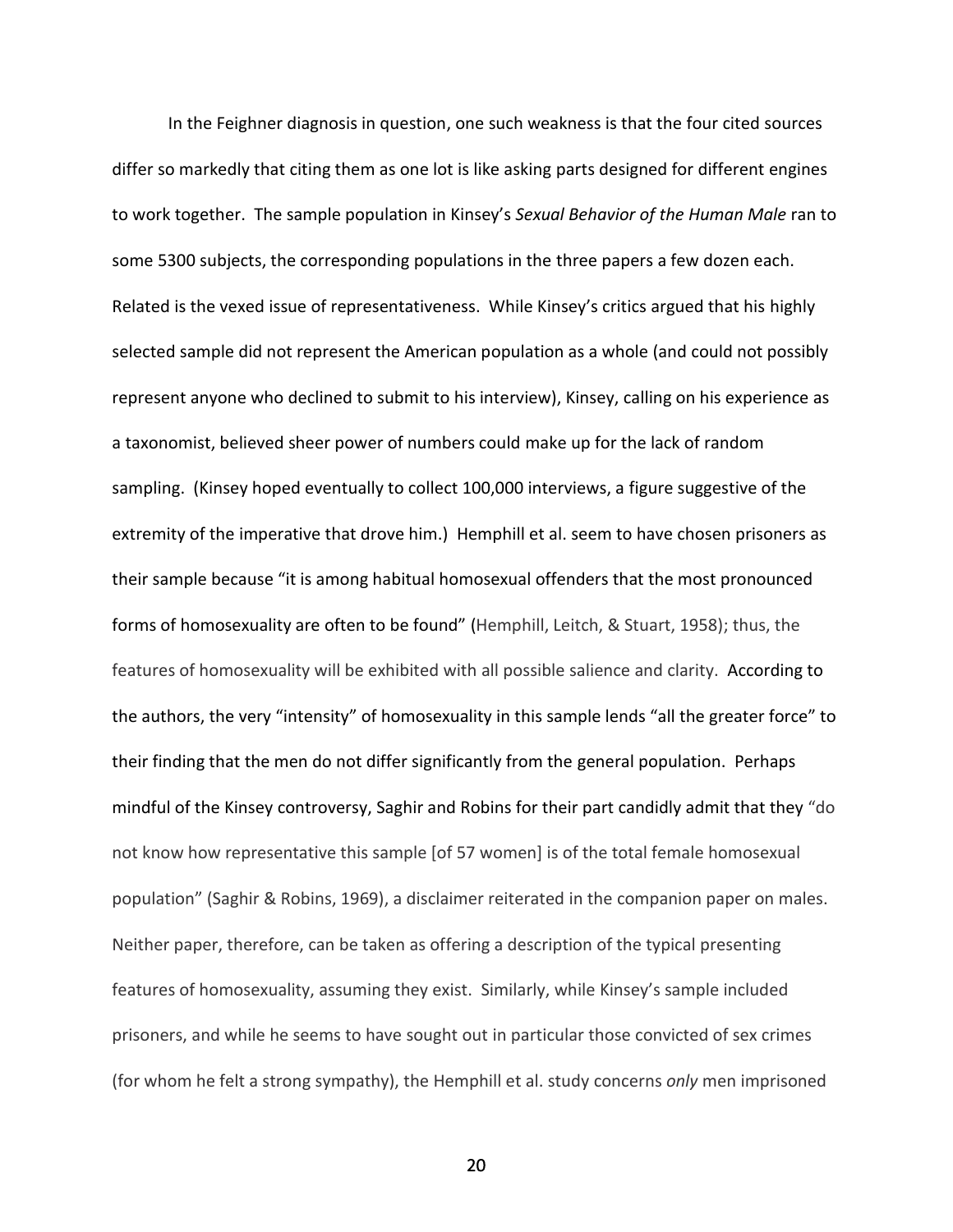for sex crimes, while the two remaining papers specifically exclude *any* subject who had been in state or federal prison. In short, the four sources agree only in not viewing homosexuality as a pathology. What were Feighner et al. thinking of when they cited this curious assortment as the evidentiary basis of the diagnosis of a mental disorder?

As if to compound the irony of grounding the classification of homosexuality as a mental disorder on four inapposite sources—with the most important being the work of a sexual libertarian—two of the Feighner authors (Woodruff and Guze) proceeded to co-author a textbook that includes homosexuality as a diagnostic category, while a third (Robins) coauthored a volume that recommends against treating it as a disease.

The Woodruff and Guze textbook of diagnosis defends listing homosexuality on the grounds that it "leads to psychiatric consultations, meets the criteria for a useful category, and—as long as this persists—is a subject physicians should know something about" (Woodruff, Goodwin & Guze, 1974). While a merely useful diagnosis falls short of validity as the authors well knew, the category remains, hanging in mid-air. The only evidence given that homosexuality constitutes an illness is that "both homosexual men and women are at relatively higher [sic] risk for depression, suicide attempts, and alcohol or drug abuse," all of which might be explained just as readily by the abhorrence of their condition by the world around them as by the condition per se. While a Preface states that the authors abstain from speculative theories of causation (as DSM-III would state as well), they continue to presume that homosexuality in and of itself causes the distress associated with it. The Preface was written in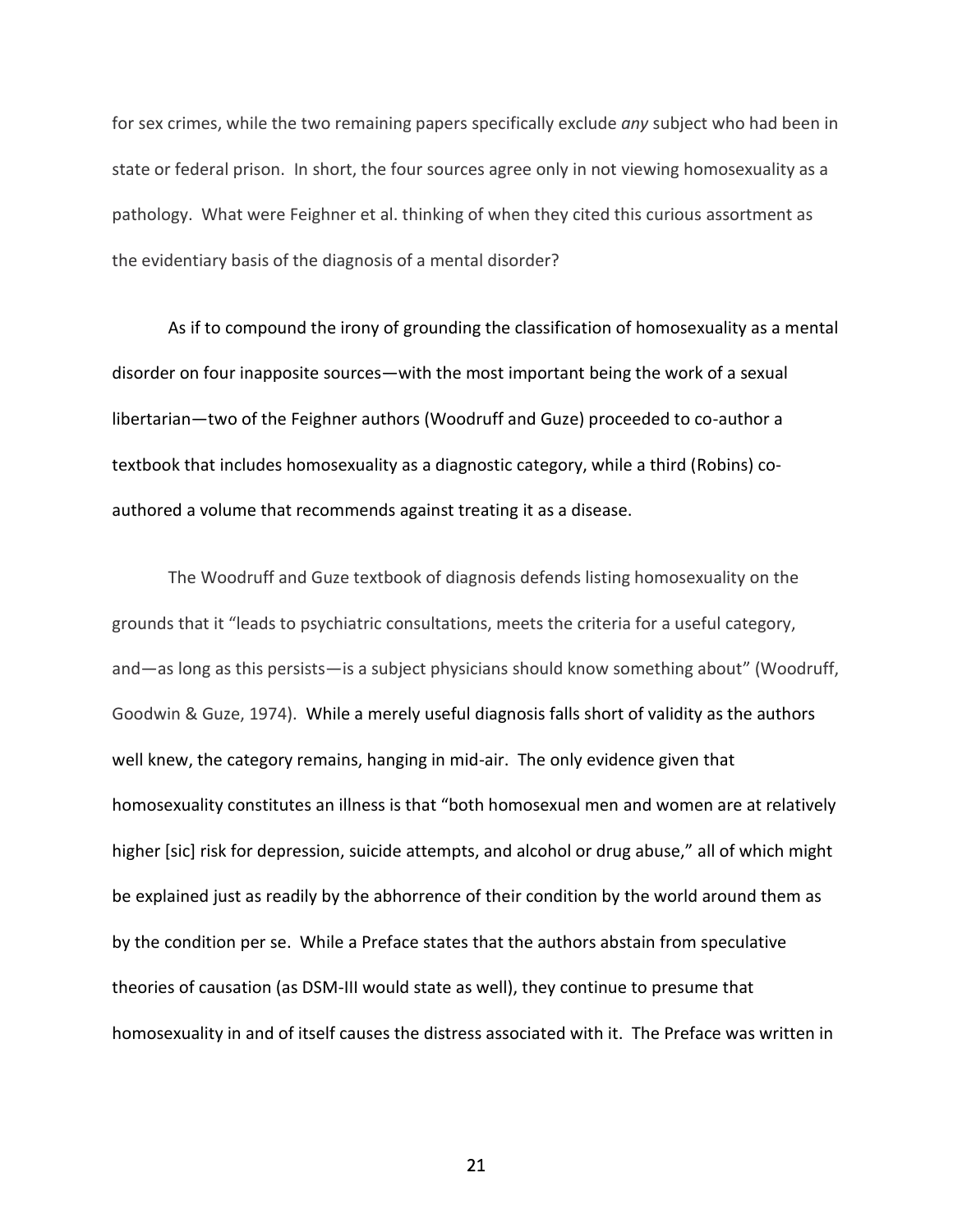December 1973, the month in which the trustees of the APA erased the homosexuality diagnosis from DSM-II.

Also in 1973, Saghir and Robins published *Male and Female Homosexuality: A Comprehensive Investigation,* which resembles conceptually the 1957 study of manicdepressive disease led by Robins' mentor Mandel Cohen, except that while the Cohen population was severely ill, the homosexual sample was not ill at all. Though the introductory material employs terms like "syndrome," "etiology," "treatment," "natural history," and "outcome," all of which pertain to disorders, the authors explicitly assume that homosexuality is not a disorder and conclude that "treating homosexuality as a disease and homosexuals as patients is neither scientifically tenable nor actually feasible and practical."

### What If?

Allowing themselves a bit of counterfactual speculation, the authors of a history of the Feighner criteria ask, "What would have happened to the course of American psychiatry if they had never emerged?" When they put this question to Spitzer, he suggested that the campaign to reform diagnosis would have been less successful and its upshot, DSM-III, quite unlike the manual we know. "The effect would have been big. Operationalized criteria would probably have emerged, but it would have been years later and probably in a less systematic form. DSM-

<u>22</u>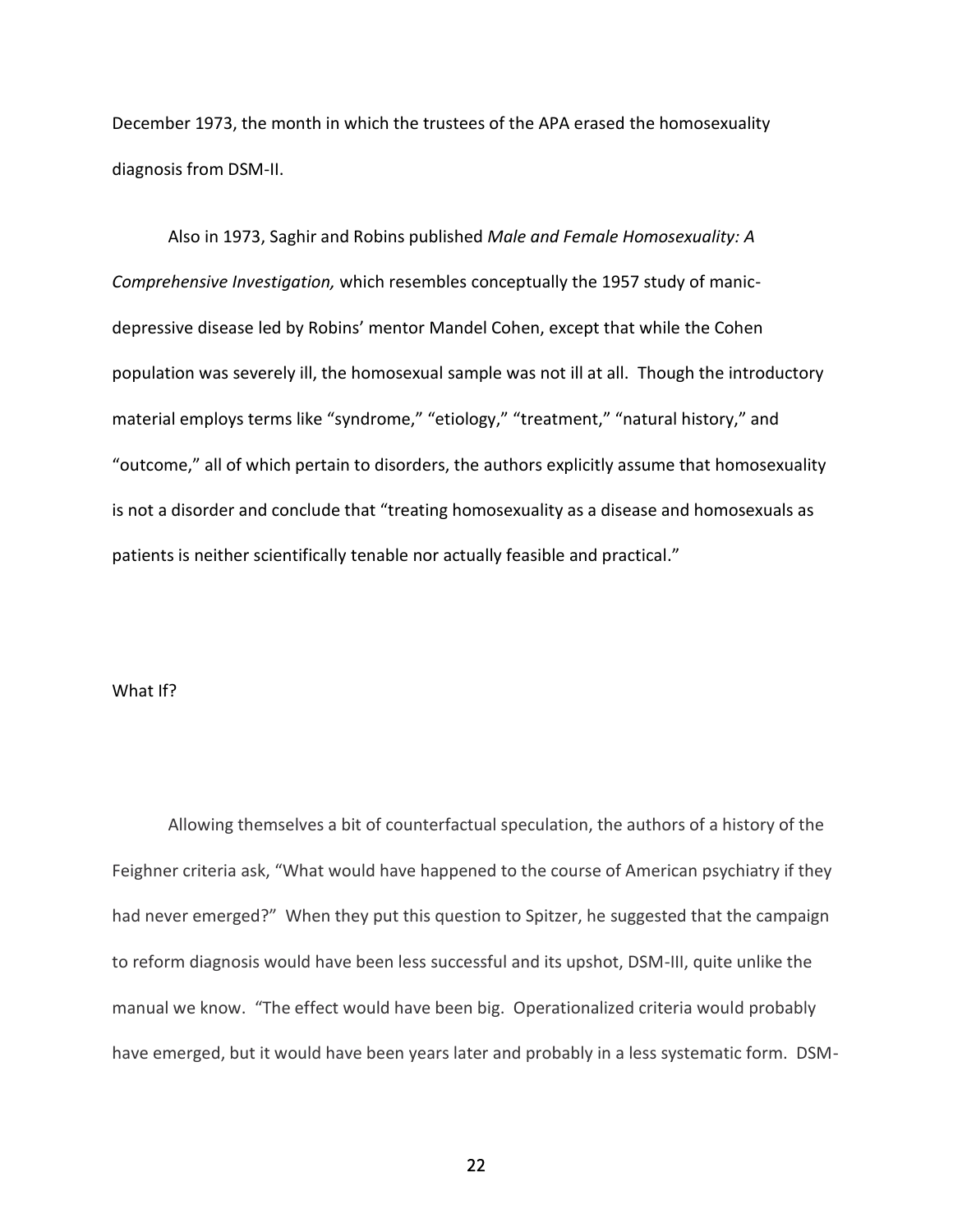III would have been delayed and would likely have looked quite different" (Kendler, Muñoz & Murphy, 2010).

In a similar spirit of the counterfactual we can ask, "After the APA de-listed homosexuality, what if reformers acknowledged that one of the Feighner categories had been nullified, and what if inspection of the evidence supporting it revealed that it had really been invalid all along?" The second of these questions hinges on the distinction between the reliability and validity of diagnostic criteria, the former referring to their capacity to generate identical findings, the latter referring to their accuracy or objective warrant. To the practitioners of psychoanalysis, "reliability" and "validity" were foreign terms; indeed, both belonged to the effort to introduce the diagnostic practices of a medical discipline into a field under heavy psychoanalytic influence. However, while the Feighner team may have sought to dismantle the castles of neurosis, they continued to use the psychoanalytic catch-all in the name of three disorders: Anxiety Neurosis, Obsessive Compulsive Neurosis, and Phobic Neurosis, all imported from DSM-II. The persistence in the Feighner paper of the heavy-laden term "neurosis" (eventually excluded from DSM-III after yet another furor) suggests that the document is not a clean break with past practice and may not be entirely committed to its own more rhetorical claims—above all, that its criteria owe nothing to tradition and are wholly evidence-based, that is, valid.

At the time of the Feighner criteria, the diagnostic term "validity" was in its infancy. Born of enthusiasm over the possibilities of biological psychiatry, it had been introduced in 1969 by two researchers, Donald Klein (later a member of the DSM-III Task Force) and John

<u>23</u>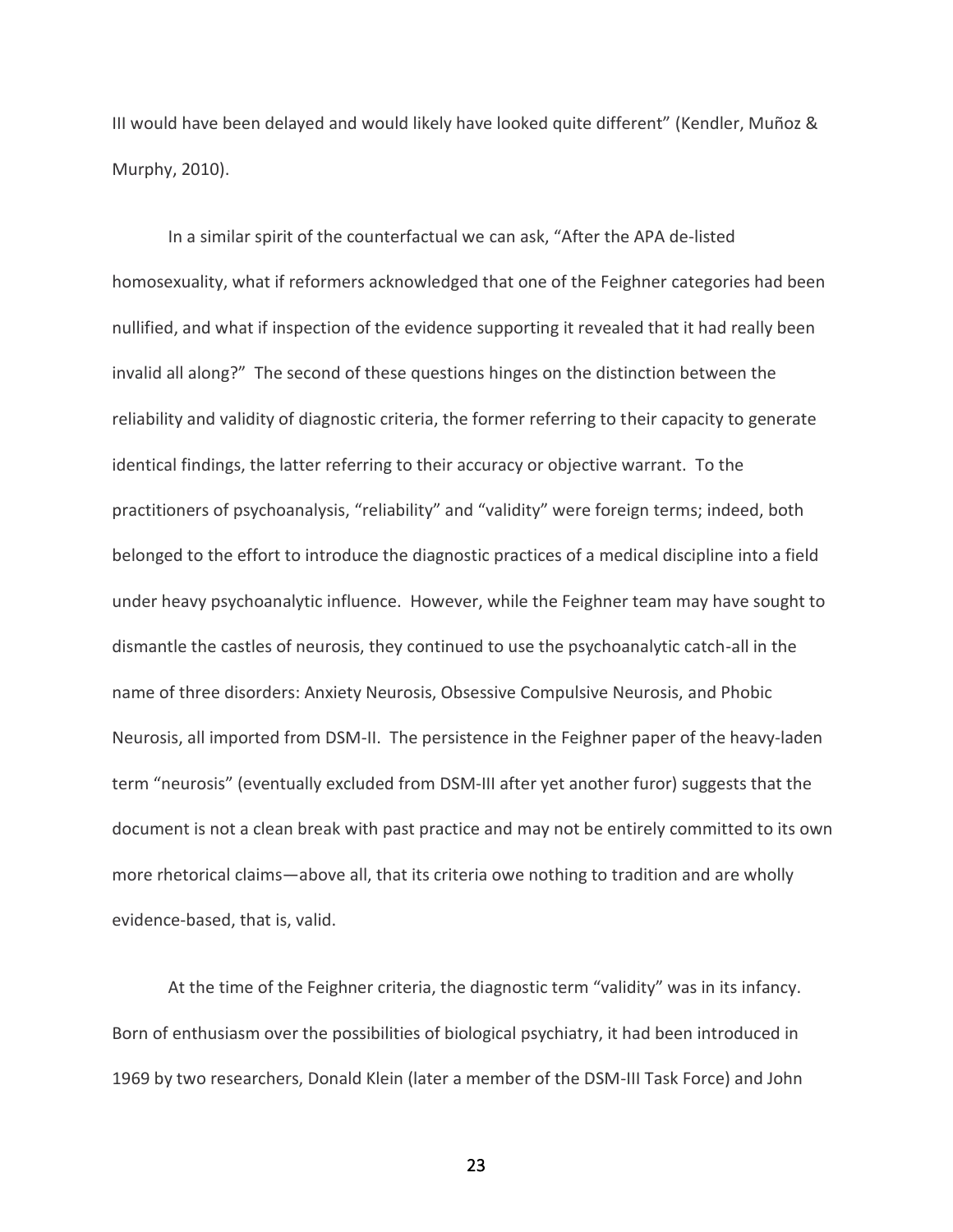Davis, who proposed that certain mental maladies have specific causes, knowledge of which allows for accurate prognosis and appropriate treatment, as with somatic diseases; diagnosis in such cases has "explicit validity" (Shorter, 2005). Clearly, the diagnosis of homosexuality does not meet this ambitious standard, if only because the alleged disorder has no cause (beginning), course (middle) or proven treatment (end). In the Feighner paper, with its admission that none of the listed disorders has yet been "fully validated," the term "validity" has already lost some of its ebullience. In an interesting comment, the authors note that they have excluded diagnoses for which "sufficient data for even limited diagnostic validation are not available," for example, the still-unestablished diagnosis of Passive-Aggressive Personality Disorder. The paper they cite in this connection uses Washingtonian tests, including clinical profile, course and outcome, but does not offer its findings as confirming, as yet, the existence of a disease entity (Small, Small, Alig & Moore, 1970). How the Feighner group came to believe that the diagnosis of homosexuality survives the same tests is hard to fathom. To be sure, this is not to suggest that the tests are misconceived; on the contrary, the *diagnosis* is misconceived, as the tests themselves show.

In the construction of DSM-III, for its part, it appears that emphasis fell on the reliability of diagnostic criteria, and with it their potential to put an end to the scandal of inconsistent diagnoses that threatened the credibility of American psychiatry as a whole. The Feighner diagnosis of homosexuality brings the distinction between reliability and validity into sharp relief, in that a patient with "persistent homosexual experiences beyond age 18" obviously exhibits homosexuality, yet it is not obvious that homosexuality itself qualifies as a mental disorder. Hence the conflicting positions taken by Feighner authors on the latter issue in books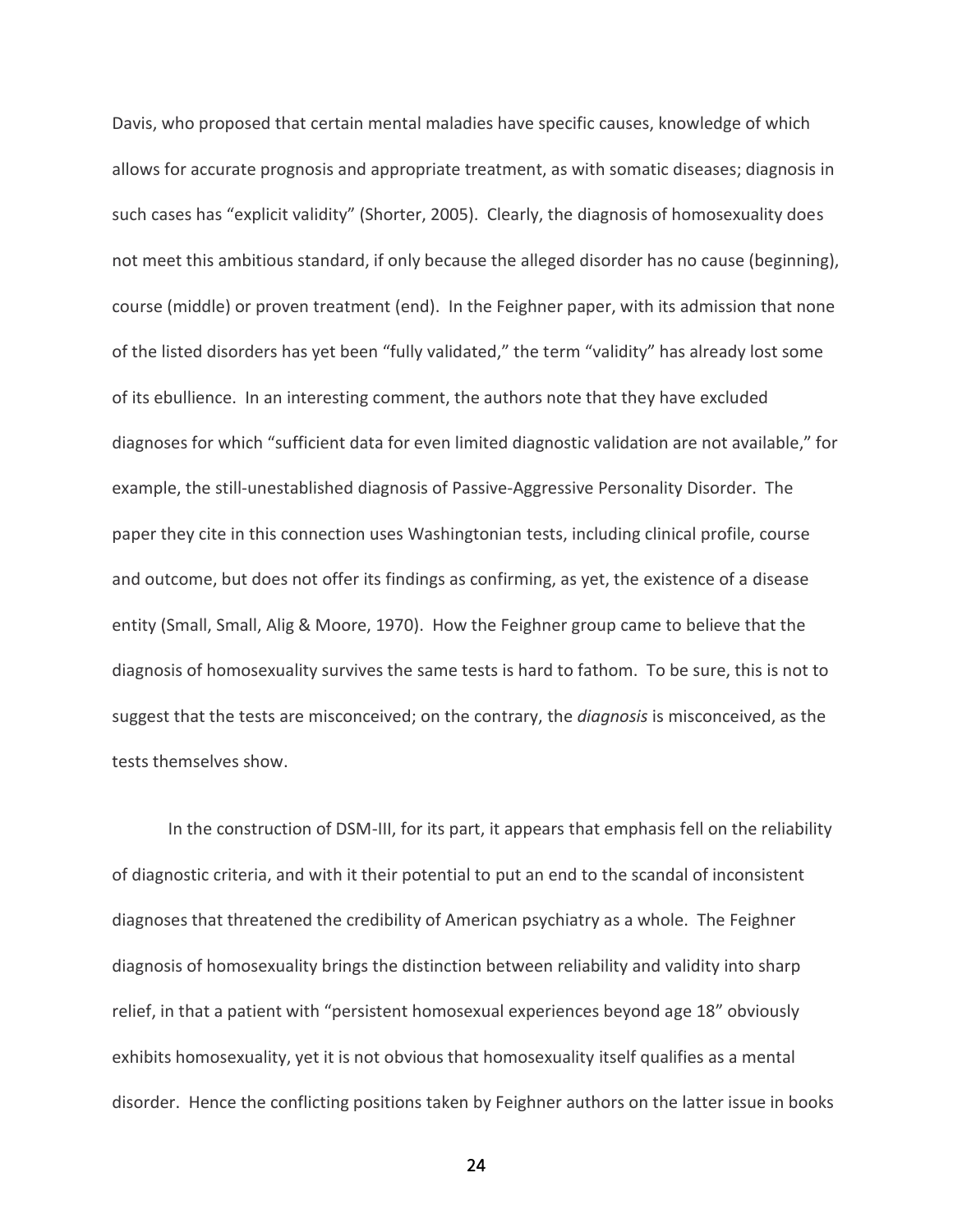published shortly after the Feighner criteria themselves. By claiming that homosexuality serves as a useful diagnostic category for psychiatry, but not going so far as to claim that the category is valid, two of these authors appear to acknowledge that a diagnosis can give psychiatry something to work with despite lacking an evidentiary foundation. It happens that another of the Feighner authors, Robins, is on record as assessing the accuracy (that is, validity) of the DSM itself at close to zero (Healy, 2002).

According to Nancy Andreasen, a member of the DSM-III Task Force who had been a resident under George Winokur, one of the authors of the Feighner criteria (Decker, 2013), "principles of validity" were "much less emphasized" than reliability while DSM-III was under construction; that is, the designers were preoccupied with drafting diagnostic criteria clear and specific enough to bring different observers to the same conclusion (thereby putting an end to the public spectacle of psychiatrists wrangling over their own ABC's) (Andreasen, 2007). The hope was that validating evidence for the various "reliable" diagnostic categories would accumulate over time. However, as some, including Andreasen, have observed, over the years the DSM categories tended to harden, as if they had been underwritten by solid evidence all along. According to Andreasen, the unfortunate and unintended result of the framers' focus on reliability, and of the canonization of DSM categories over time, is that the DSM system came to suffer from a critical lack of validity. "Validity has been sacrificed to achieve reliability. DSM has given researchers a common nomenclature—but probably the wrong one." Loss of validity follows inevitably from the decision by the framers of DSM-III to add no fewer than 241 diagnoses to the 24 of the Research Diagnostic Criteria, which themselves expand on the Feighner 16. What could have discouraged such taxonomic exuberance more effectively than

<u>25 and 25</u>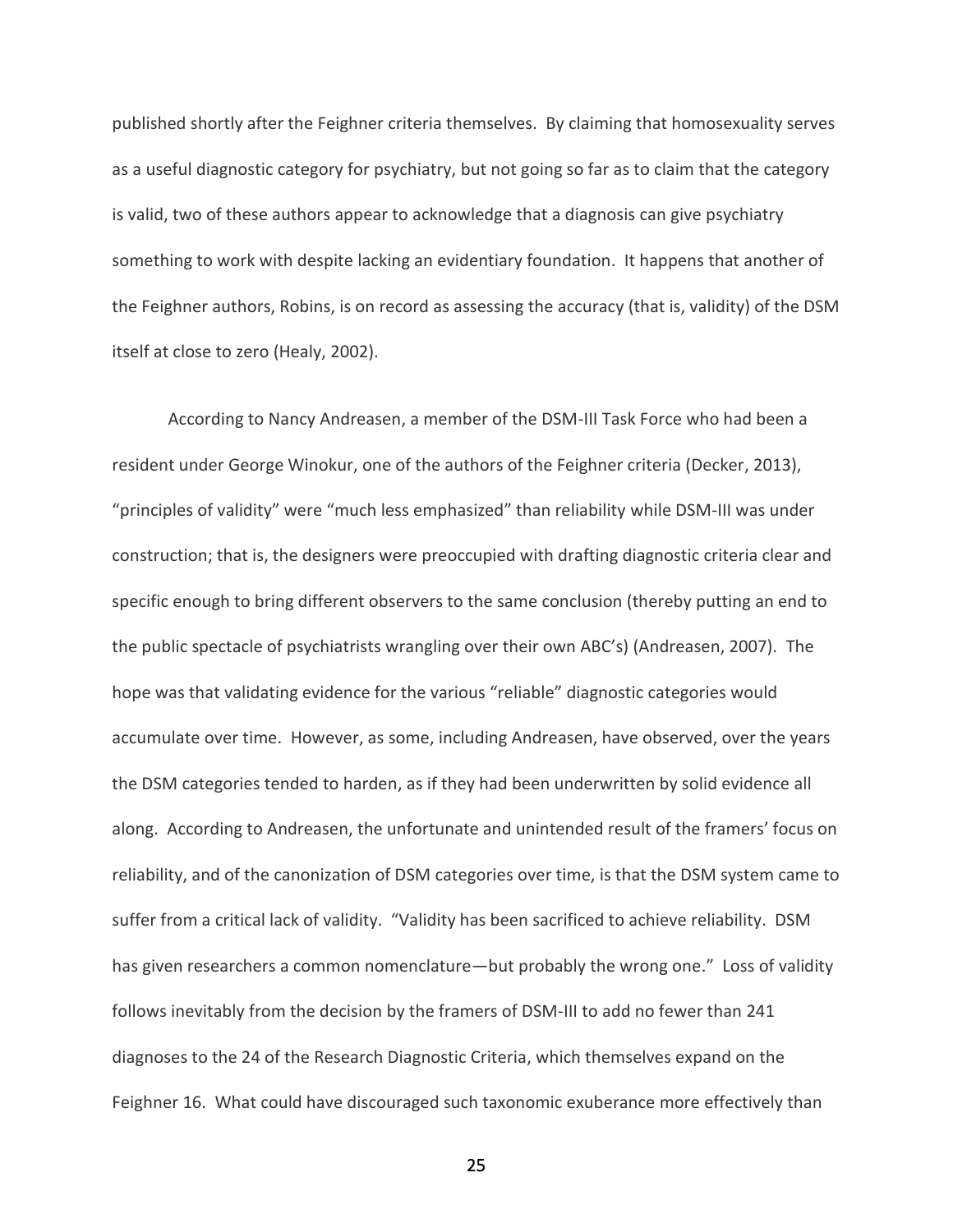the warning example of a paper that set diagnostic standards but includes an annulled diagnosis—one whose complete lack of supporting evidence somehow escaped notice in real time?

Almost simultaneously with Andreasen's comment on the framers' over-emphasis on reliability came Horwitz and Wakefield's well-founded critique of the DSM diagnosis of depression. Contending that sadness in response to the adversities of life itself should not be judged a mental disorder, they too underscore the cost of allowing reliability to overshadow validity of diagnosis.

As many concerned critics pointed out, just creating a reliable system that has clear rules that everybody can follow does not ensure even an approximation of validity: unless the rules are accurate, the reliability might just represent everybody together getting the same wrong answer! For example, if symptoms of intense sadness are used to indicate depressive disorder, such symptoms might be identified reliably, but the vast majority of conditions so recognized might not, in fact, be disorders. (Horwitz & Wakefield, 2007)

Analogously, if a rule dictates that any adult who has persistent homosexual experiences suffers from the mental disorder of homosexuality, then a dozen psychiatrists will have no difficulty arriving at the identical finding that James, a practicing gay male, has this disorder even if it is not in fact a disorder—as the APA ruled in 1973. If the members of the APA had used the decision to remove homosexuality from DSM-II as an occasion to reflect on the recent and

 $\sim$  26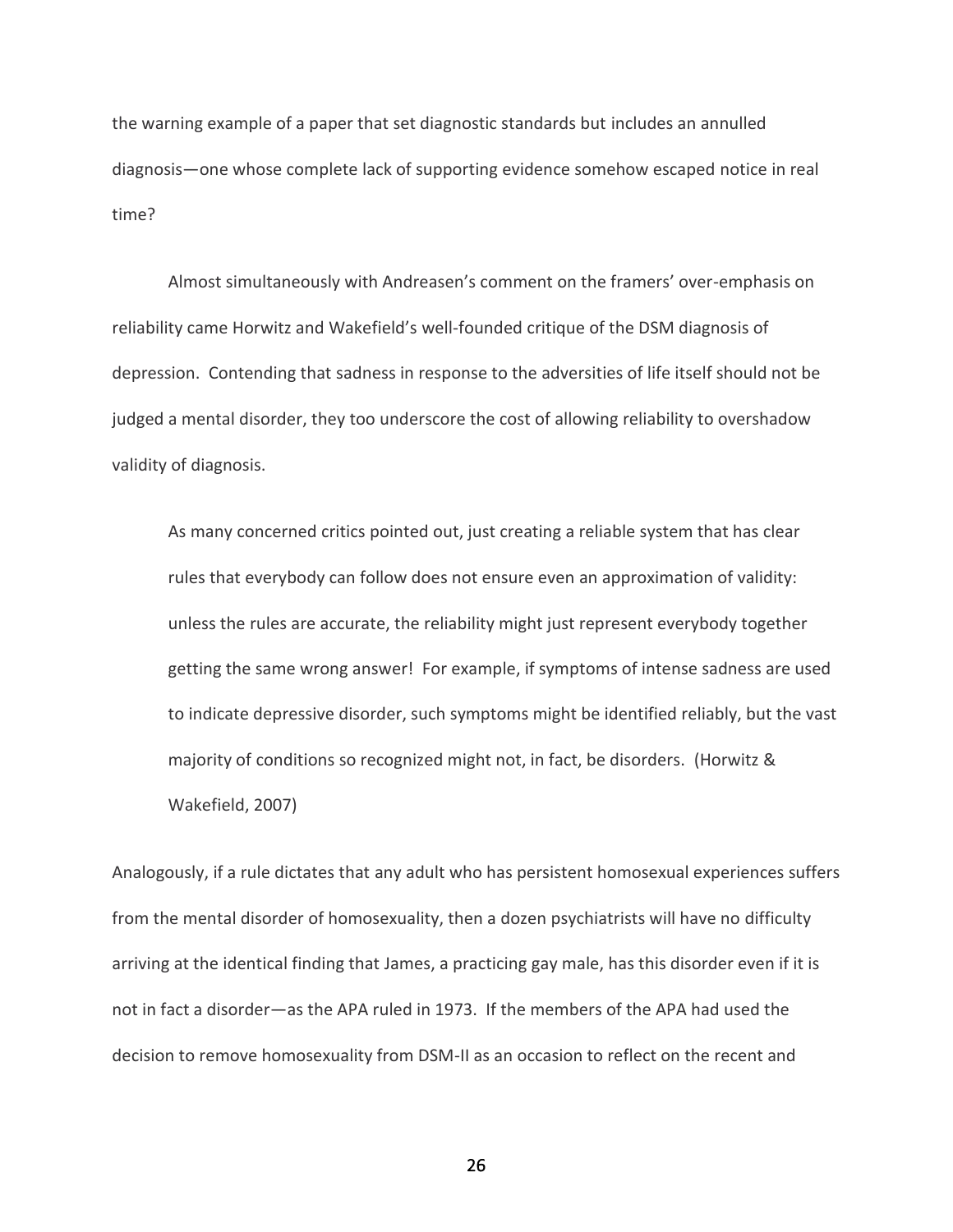already influential attempt by Feighner et al. to set diagnosis on a secure foundation, they might have realized then and there how readily validity can be "sacrificed to achieve reliability."

While the Feighner authors appear to view their criteria as preliminary constructs that may one day lead to actually valid specifics, they also claim to have tested their validity with impressive results. The fact is that "most of the key features of the Feighner criteria were not directly based on systematic empirical study" (Kendler, Muñoz & Murphy, 2010), as two who witnessed their construction report. To evaluate their validity, therefore, one is obliged to investigate the literature underlying them, which I have tried to do in the case of the one unmentionable Feighner category. Notwithstanding the group's claim that their criteria are "based on data rather than opinion or tradition" (Feighner, Robins, Guze, Woodruff, Winokur & Munoz, 1972), it turns out that the Feighner criteria for a diagnosis of homosexuality are based on nothing at all. Nor is this the only Feighner diagnosis whose textual sources repay examination.

Anyone who looked into the primary source for the first set of diagnostic criteria drafted by the Feighner group—those of depression, soon to become the feature diagnosis of the Research Diagnostic Criteria and later the most common diagnosis by far under the post-1980 DSM system (Horwitz, 2011)—would discover that it does not intend its checklist of symptoms for diagnostic use. The report of the 1957 study led by the Freud-skeptic mentioned earlier, Mandel Cohen, concludes, "Manic-depressive disease can be diagnosed by the usual medical procedure of using history, examination, and laboratory data" (Cassidy, Flanagan, Spellman & Cohen, 1957)—not by means of a checklist. The checklist in this study was not used

<u>27 and 27</u>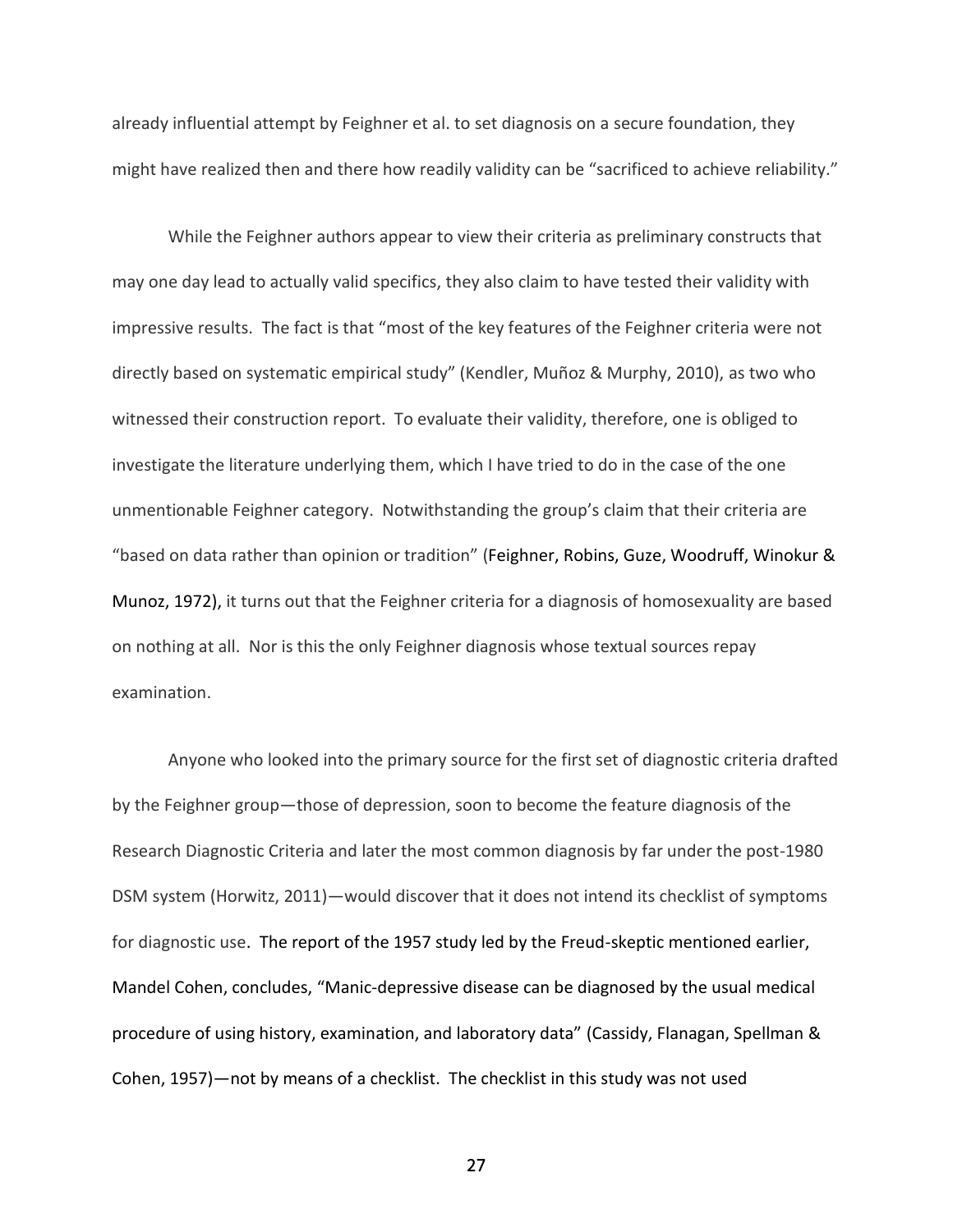diagnostically but administered to a group of in-patients who had already been diagnosed with no shortcuts or ticked boxes—as suffering from manic depression (Justman, 2018). Much as gays in the early 1970s made the telling argument that psychiatry could not generalize with any validity from the small sample of gay patients seen by psychiatrists, the eventual use of criteria closely modeled on the Feighner list (which was itself closely modeled on the 1957 list) to screen for depression was open to the objection that the criteria evolved from an instrument designed for use on profoundly ill patients and are therefore inapplicable to the general population without loss of validity.

Similarly, whereas homosexuality does not have an outcome or (without doing violence to language) a clinical course, the symptom-period for depression set by DSM-III at two weeks is so brief that it can easily catch transient episodes and does not in any case allow clinical course to manifest itself. In the 1957 study by the Cohen group half the patients had been ill for more than six months, and a third for more than a year. With no reason given, the Feighner criteria for depression set the symptom-period at one month. The Research Diagnostic Criteria, with no reason given, lower the threshold to as little as one week for "probable" and two weeks for "definite" depression. Placing symptoms in a social vacuum (like one who evaluates a gay person's self-conflict in disregard of the loathing of homosexuality in the world at large), the DSM-III checklist modeled on the RDC is easy to apply and therefore lends itself to reliable or reproducible diagnosis, even though its two-week threshold, a product of authorial fiat, lacks validity.

If, as some believe, the same sort of debate that led to the removal of homosexuality from DSM-II could have broken out about many DSM-III diagnoses if the stakes were high

<u>28 and 28</u>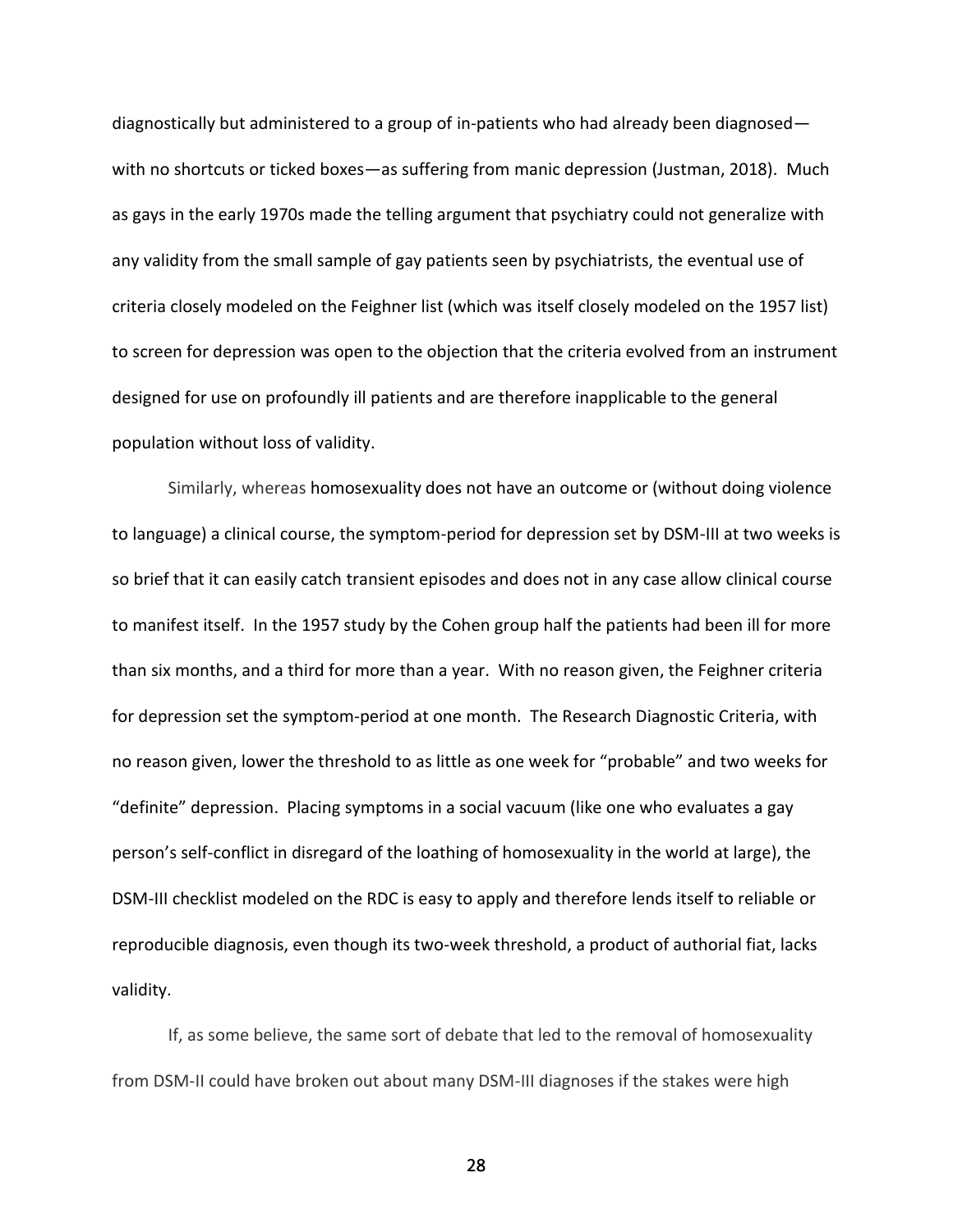enough (Kirk and Kutchins, 1992), then the homosexuality issue potentially resonates throughout the DSM system. Before or after the de-listing controversy in 1973, anyone who checked the sources underwriting the diagnosis of homosexuality in the Feighner criteria, instead of veiling the entire issue in silence, might indeed have been led to rethink the matter of reliability and validity from the ground up. More generally, discussion of the absence of evidentiary support for the Feighner diagnosis might well have inspired diagnostic modesty, a virtue in anyone who sets out to design a taxonomy of the mind's ills, like DSM-III. What the three medical studies cited by Feighner et al. as validation of the homosexuality diagnosis actually suggest is that when psychoanalytic doctrine is set aside, evidence of the pathological nature of homosexuality seems to go with it. The Robins and Saghir studies in particular, with their methodological resemblance to work by the anti-Freudian Mandel Cohen, are strikingly free of both analytic terminology and the preconceived conclusions about homosexuality packed into it. Unburdened by presumptions of pathology, these studies too serve as encouragement to humility.

While we can't be sure that the effect of spotlighting the homosexuality problem in the Feighner criteria would have been big, it's just possible that if leaders of the APA like Spitzer had unearthed and examined the sources offered in support of the Feighner criteria, reliability and validity would have found a better balance in the diagnostic system they created. If they had realized that the absence of clinical profile, course and outcome accounts for the absence of evidence offered by Feighner et al. for the pathological nature of homosexuality, they might have attached due importance to such validators as they went about constructing a new classification of mental disorders. For at least one member of the DSM-III Task Force, public

<u>29 and 29</u>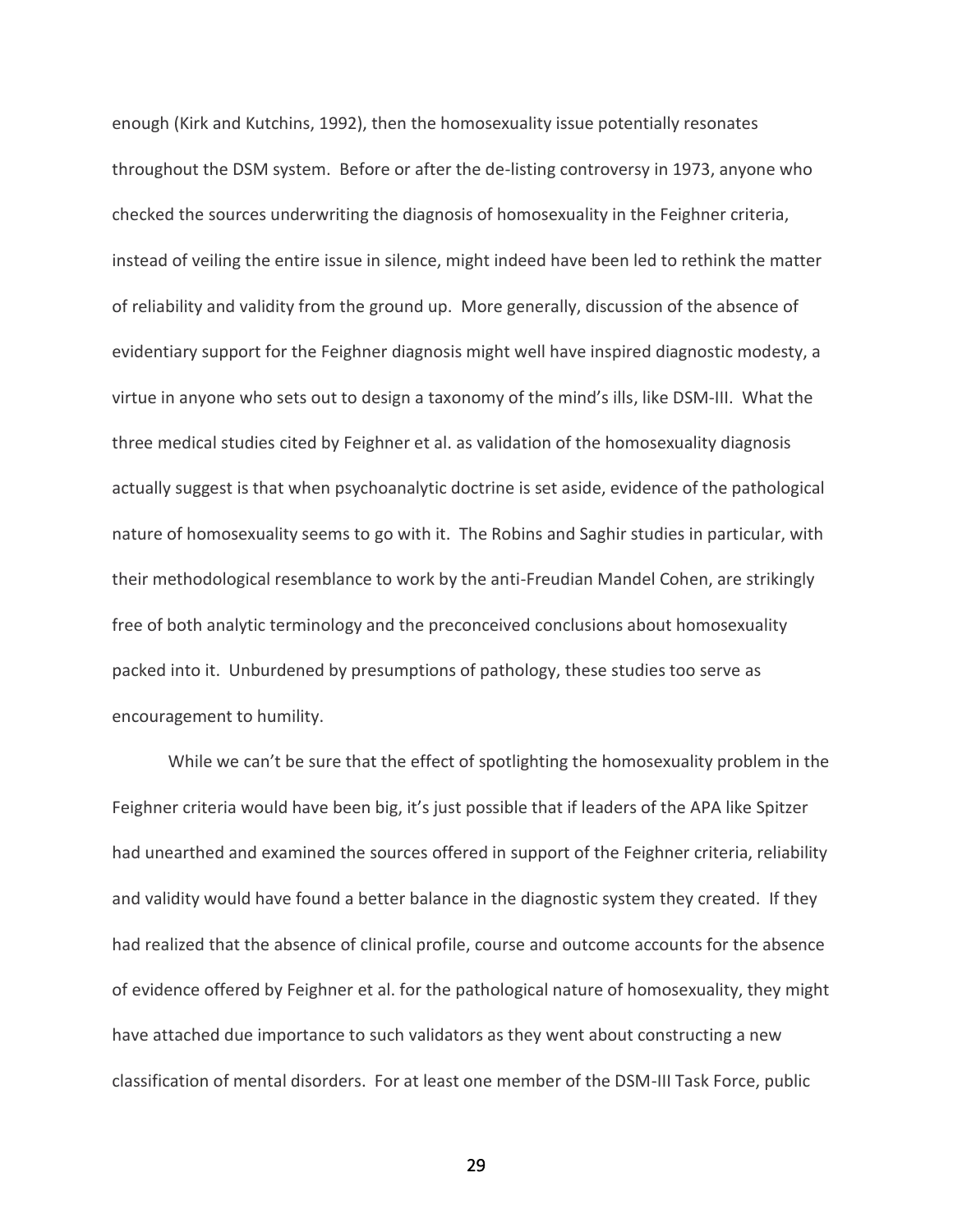exposure of the baselessness of one of Feighner diagnoses would have touched a nerve. As a co-author of the Feighner criteria, Robert Woodruff had a personal stake in their reputation. Perhaps he would have reacted defensively to free and open discussion of the hollowness of one of them; perhaps not. In either case, he might well have been led to reconsider his standards of validity and if so, he was well positioned, as a member of the Task Force's inner circle (Decker 109), to shape the evolving text of DSM-III accordingly. In the event, Woodruff committed suicide while DSM-III was in the draft stage.

# The Making of a Disorder

Wrote Christopher Boorse a few years ago, "If, as many people believe, the American Psychiatric Association normalized homosexuality in 1973 because of a fear of further public protests, it was the end of psychiatry's claims to be a science" (Boorse, 2014). Patently inapplicable to homosexuality, Washingtonian validators like clinical profile, course and outcome offered the APA an opportunity to normalize homosexuality not only without violating the canons of science but as part of the effort to make diagnosis more scientific, as Feighner et al. aspired to do. This opportunity was sadly missed. During and after the declassification affair, combatants on both sides leveled the accusation that science was being sacrificed to expediency, and Spitzer later concluded that the controversy came down to a question of values (Spitzer, 1981). If he himself hadn't chosen to ignore homosexuality's zero score on the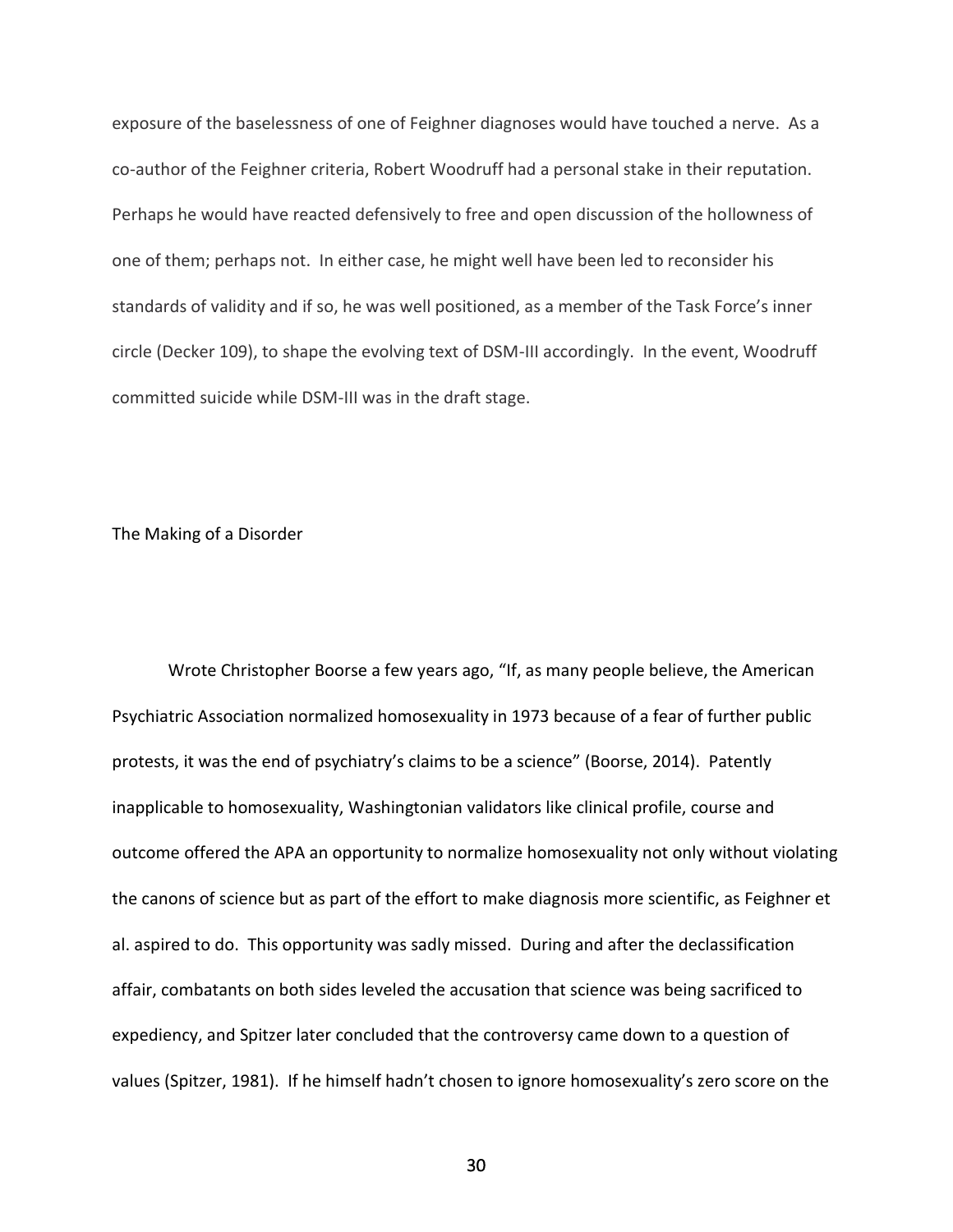Feighner tests, the APA might have had something other than passion and preference to guide its action.

Some would argue that all the Feighner criteria can do is delineate one mental disorder from another—they can't establish whether a condition amounts to a disorder in the first place. It was the firm belief of the Feighner group, however, that in the current state of knowledge investigations like family- and follow-up studies, which underlie their diagnostic criteria (in part), represent the best way to establish disorder. They envisioned themselves as working to set psychiatry on an appropriate medical foundation and, more particularly, to codify the identifiers of specific disorders at a time when diagnostic standards were weak and the existence of any and all mental disorders was hotly disputed. As shown by their recommendation of no diagnosis for cases where symptoms are "minimal," they certainly gave thought to the line between disorder and non-disorder. If (as they note) diagnosis guides treatment, it would be a travesty to treat a disorder that is really a non-disorder. Yet the inclusion of homosexuality in a list of validated disorders is itself a travesty. If the anomaly of homosexuality in the Feighner document had been discussed at the time, all would have recognized what was at stake—its very standing as a disorder—and anyone who wanted to make the case that it *is* a disorder despite not behaving like one would have borne a heavy burden of argument.

Even as the influence of the Feighner criteria began to make itself felt, the APA worked on a definition of mental disorder in an effort to parry the claim that psychiatry was not a medical discipline at all, merely an institution of social control (Cooper, 2005). Feighner et al. affirm psychiatry's medical identity by predicating the classification of a condition as a mental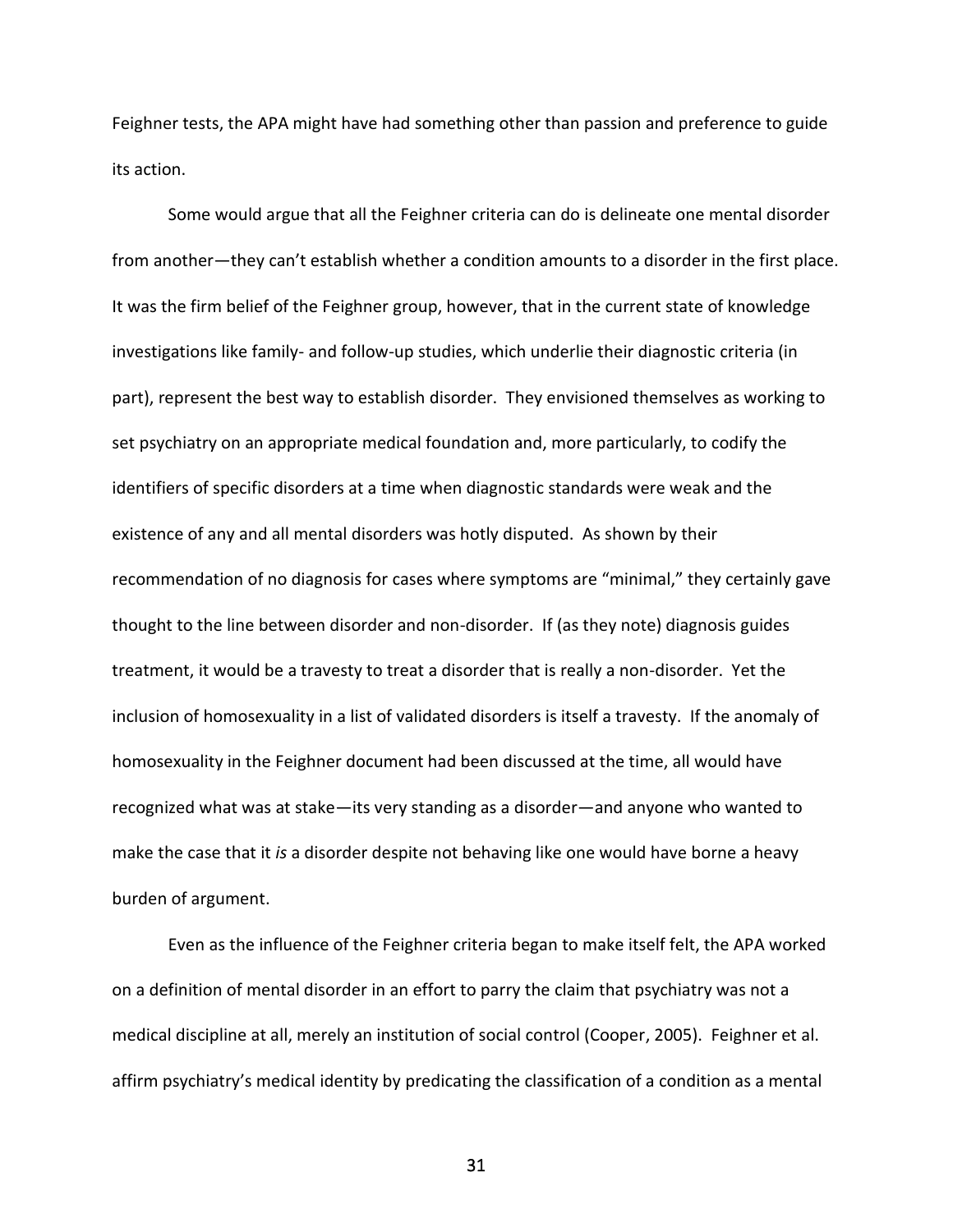disorder on its natural history. In effect, they assume that if a condition behaves like a disorder—has characteristic presenting features, runs in families, follows a typical course and lends itself to follow-up studies, like schizophrenia, for example—then in all likelihood it *is* a disorder, even in the absence of a known cause. (Conversely, however, if a condition in no way behaves like a disorder, then in all likelihood it isn't.) While Spitzer sought out and worked with the Washington school, the DSM concept of disorder he did much to frame—that of a syndrome associated with distress or impairment—does not have a Washingtonian cast. How then did DSM-III defend itself against the charge that psychiatry is simply an enforcer of social norms? By specifying that a disorder does not simply reflect "a conflict between an individual and society." As noted by Wakefield in a thoughtful commentary, the DSM concept of disorder factors in to this extent the circumstances in which a patient is immersed. It follows that "labeling people as disordered when their distress is due to an oppressive environment is not only incorrect but potentially harmful because it suggests that something is wrong with the person and it directs interventive attention toward the person's internal functioning and away from the person-environment interaction. For example, a child in an abusive environment, a homosexual person in a homophobic environment, and a dissident in a politically repressive environment might experience distress, but it is incorrect and potentially harmful to label such people as disordered on that basis alone" (Wakefield, 1992). Sometimes, it seems, distress is too well-founded, too appropriate, to be deemed disordered.

According to Wakefield, while the DSM definition of disorder has its merits, in all it represents a failed attempt to operationalize the concept of harmful dysfunction—that is, a damaging malfunction of an internal mechanism. A malfunction implies, in turn, a failure to

 $32<sup>2</sup>$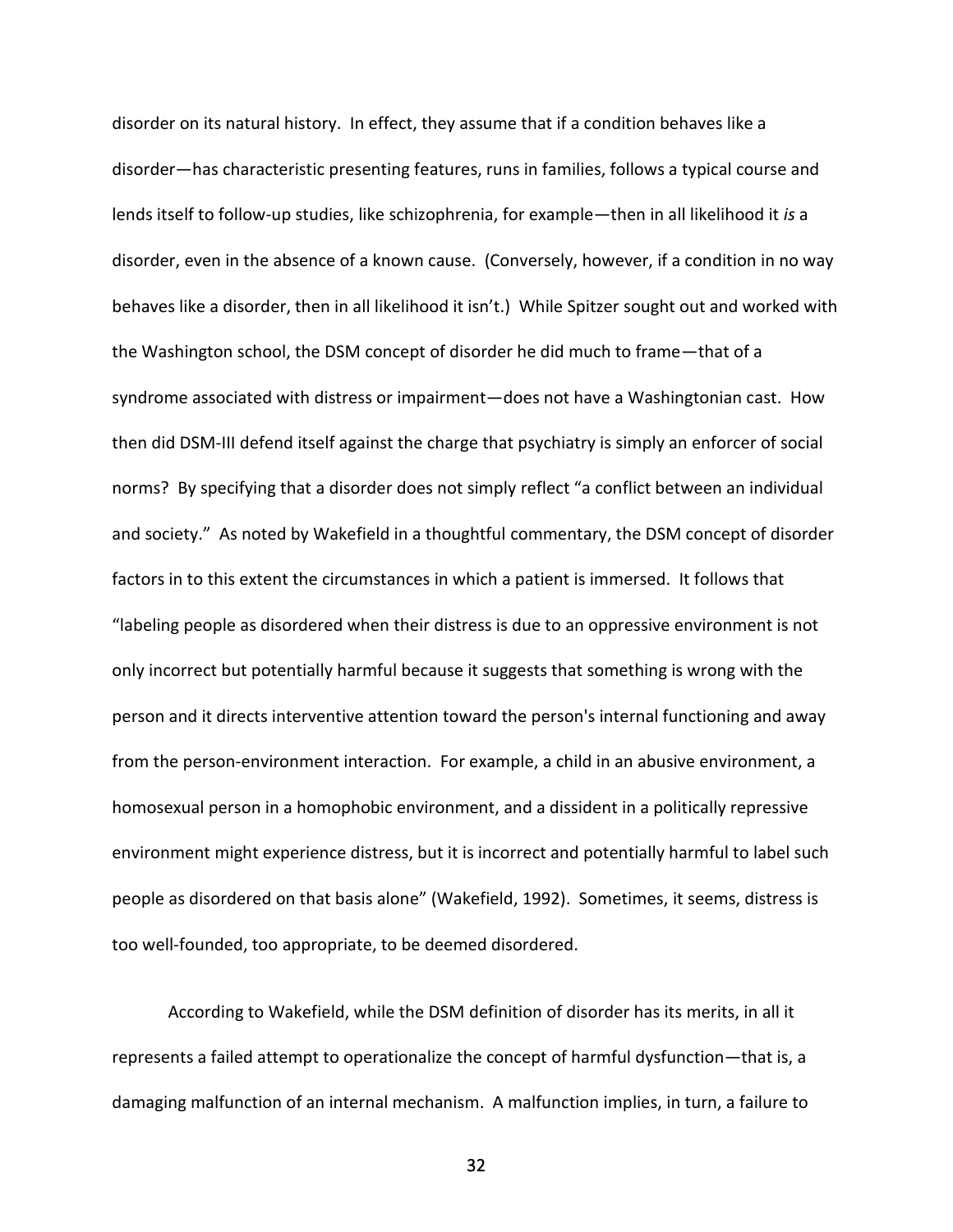work as nature intends; and it seems to me that we get nowhere by circling back to the old question of whether or not nature intends human beings to be homosexual. However, the status of homosexuality isn't at issue in Wakefield's paper, in that the DSM-III-R definition under discussion specifically excludes "deviant behavior, e.g., political, religious, or sexual." Still, in another sense homosexuality lies at the heart of the paper, because it was in the context of the homosexuality controversy that Spitzer first framed the distress and disability criteria that govern the concept of disorder that *is* at issue. Recall that Spitzer reasoned that a disorder must cause distress or disability, and that because homosexuality doesn't necessarily do either, it doesn't constitute a disorder. For one whose orientation does cause distress he proposed the diagnosis of Sexual Orientation Disturbance, even if the patient happens to be "a homosexual person in a homophobic environment." Thus, because many homosexuals are not distressed, homosexuality is not a disorder, but because many are, they qualify for disorder anyway. This deft application of the notion of distress solved an acute political crisis, at once legitimizing the de-listing of homosexuality and keeping it on the books in deference to those unprepared to say that it wasn't psychiatry's concern.

If Spitzer had related the distress of Sexual Orientation Disturbance to the possibly distressing circumstances in which the subject lives, instead of defining distress per se as a cardinal symptom of a brand-new disorder, the concept of a disorder that was built into DSM-III might have taken a different shape, because (as noted) it was in response to the homosexuality crisis that Spitzer first advanced the notion of a mental disorder as turning upon distress or impairment. Had the crisis itself evolved differently, perhaps the DSM concept of disorder liberal enough to allow for the diagnosis of homosexuality after it had been rescinded, provided

 $33<sup>3</sup>$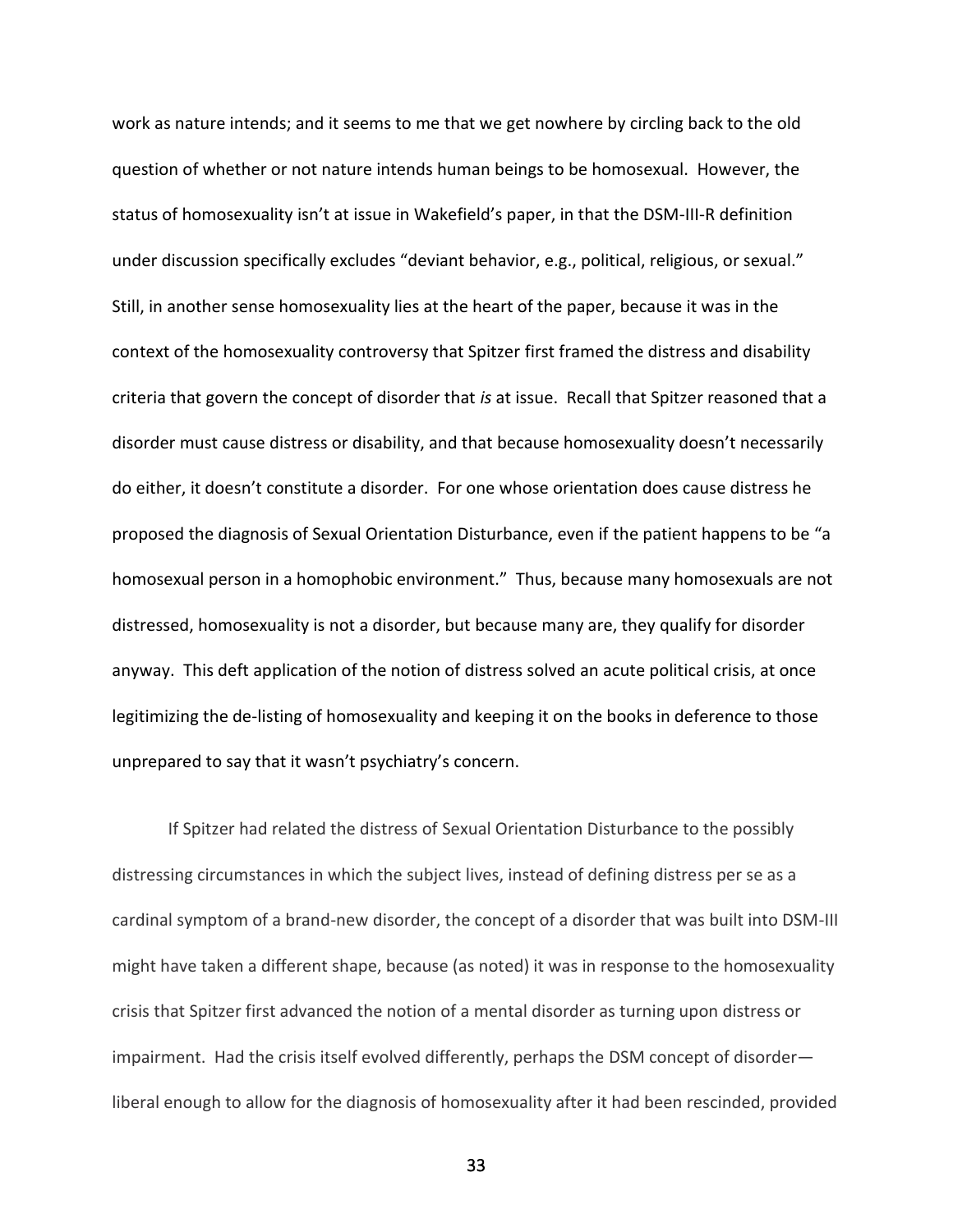only that patients were in conflict with themselves—would have been anchored to some form of Washingtonian validation. (Spitzer himself once observed that the diagnosis of PTSD may well reduce to depression plus phobia [Rosen, Spitzer & McHugh, 2008]—Feighner categories, as it happens.)After all, to substantiate his claim that the DSM-II diagnosis of homosexuality lacked a scientific foundation, Spitzer need only have pointed out that it fails every Feighner test, beginning with the basic requirement of distinctive clinical features. However, at a historical juncture when DSM-II was crumbling and new diagnostic standards—in the first instance, the Feighner criteria—were coming into play, the improvised notion of Sexual Orientation Disturbance did its job of patching up a conflict in the APA well enough that its weakness as a diagnosis attracted little attention.

The Feighner authors were not indifferent to considerations of distress and impairment, both of which figure in their paper as measures of symptom severity, not determinants of disorder. In the DSM system introduced in 1980, distress and impairment serve as the latter, occupying something like the governing position held by tests of validation in the Feighner document. It is these gatekeepers—distress and impairment—that have presided over an immense expansion of the index of mental disorders beyond the handful codified by the Feighner group in 1972. While DSM-III was being drafted, letters flowed in to the Task Force arguing that a given condition should be included in the new manual because psychiatrists see patients with it—not necessarily because it satisfies the abstract definition of a disorder (Cooper, 2005). Effectively granting these entreaties, the distress and impairment criteria serve to credential the sort of conditions seen by psychiatrists (or enough psychiatrists), in that patients visit psychiatrists because they feel distressed or impaired in the first place. So it is

<u>34 and 34</u>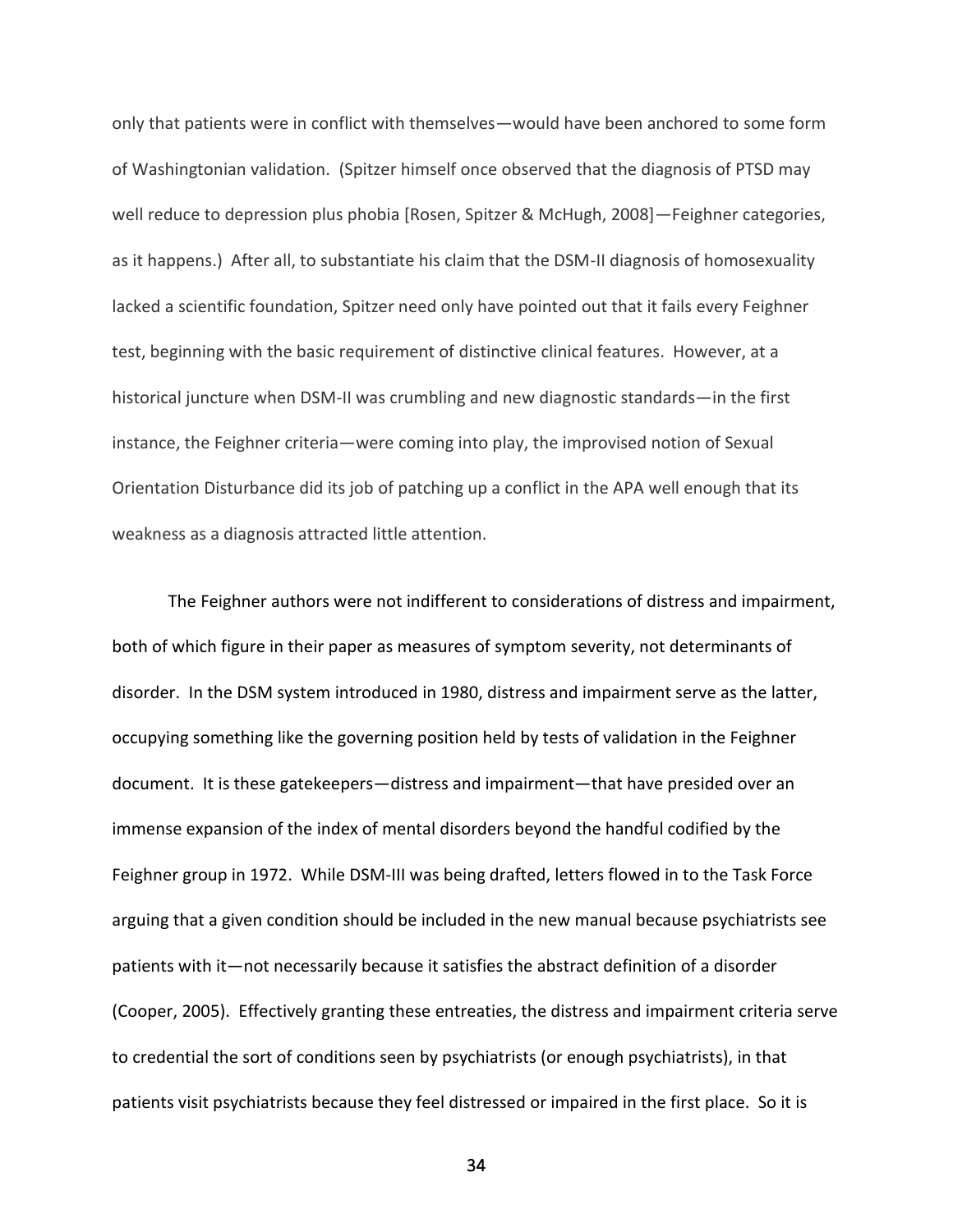that the number of DSM diagnoses has swelled as if it were scarcely subject to constraint in theory or practice. In the end, it seems, the legacy of the Feighner criteria is not diagnostic skepticism and correspondingly rigorous standards of validation but a checklist format that gives an impressive appearance of rigor and precision. Recall that in Spitzer's estimation, if the Feighner criteria hadn't emerged the most consequential difference is that "operationalized criteria"—in plain words, checklists—would have been delayed for years.

Perhaps we can consider the diagnostic device of Sexual Orientation Disturbance, for those distressed by their own sexuality, as the starting point of the proliferation that ultimately made the very table of contents of DSM-5 some 27 pages long. After the deletion of homosexuality from DSM-II, psychiatrists could conceivably have continued to treat gay patients for depression, a well-established condition for which they were at elevated risk, according to the textbook co-authored by two of the Feighner group. How much difference is there, really, between being *distressed* by one's sexuality and being *depressed* by it, that is, overcome with discouragement (even despondency) and guilt (even self-loathing)? Feighner et al. recognize a possible overlap between homosexuality and depression, specifying as they do that in order to qualify for the latter one cannot be suffering from any of a number of "preexisting psychiatric conditions," including homosexuality. Even so, under the Feighner categories there is the diagnosis of "secondary depression" for one whose distress comes from homosexuality—say, a gay male who deeply regrets being unable to have children (Ruse, 1981). That anyone really stood to be psychiatrically orphaned by the APA's declassification of homosexuality seems unlikely. And yet the APA trustees opted for a new, not to say newfangled, diagnosis, as if the removal of one disorder demanded the creation of another.

 $35<sub>35</sub>$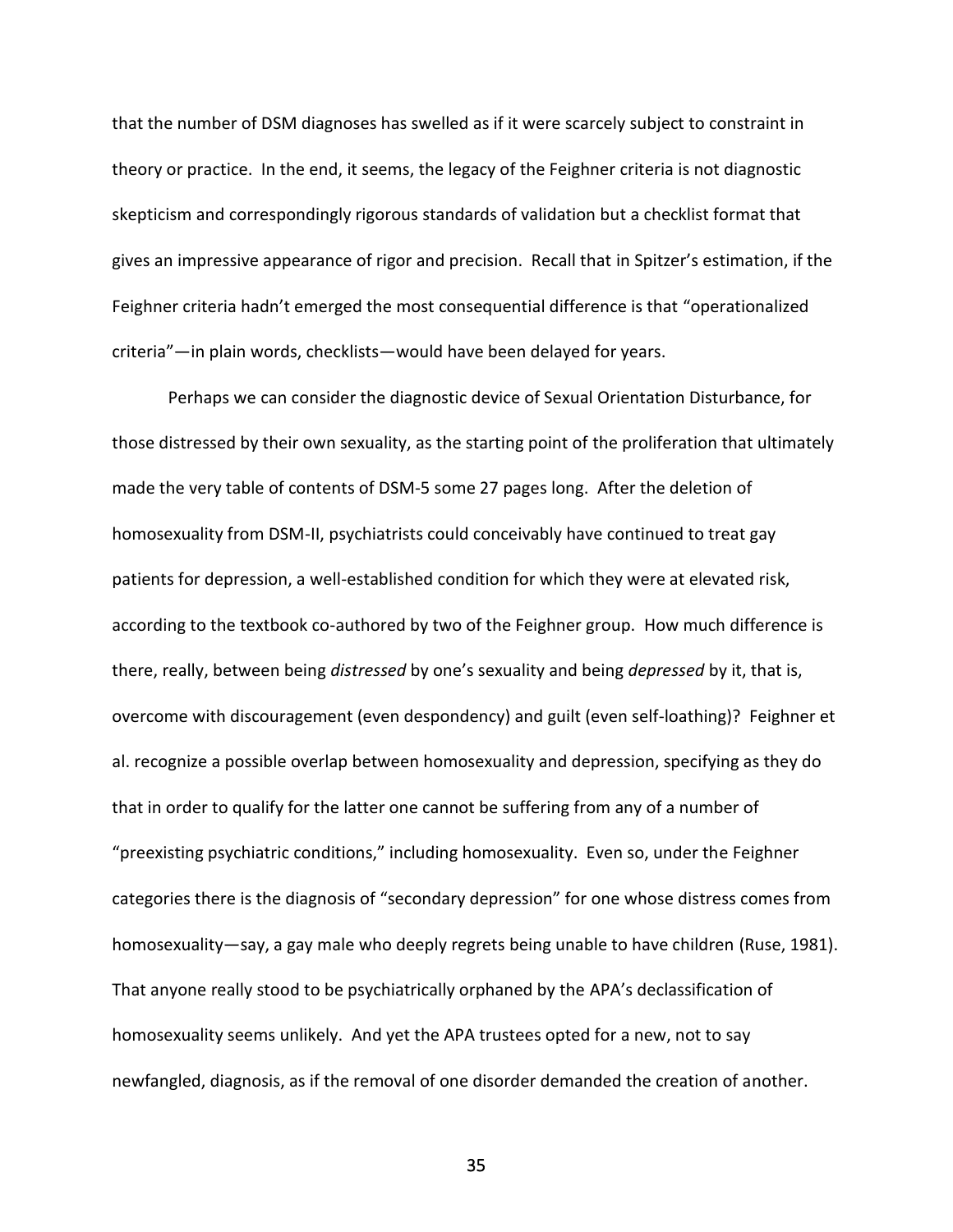Did they consider that they might be setting a precedent for the creation of makeshift diagnoses?

Crafted by Spitzer specifically to give the warring factions of the APA something to agree on, the diagnosis of Sexual Orientation Disturbance may have been reliable but could hardly be deemed valid. Certainly neither Spitzer nor anyone else could pretend that it was validated by the likes of follow-up investigations, if only because such things take time, and the disorder in question was no sooner coined than codified. A diagnosis in search of patients, Sexual Orientation Disturbance, under the new name of Ego-dystonic Homosexuality, was little used in clinical practice (Conrad, 2007) and was deleted from DSM-III-R and largely forgotten, having served its purpose as an interim category for those APA members who weren't ready to let go of homosexuality and needed to taper off. It too was a useful category. With its brief moment of existence, SOD is only a little less tenuous than disorders that never quite achieved existence, such as "Self-Defeating Personality Disorder," a construct that was floated in an appendix to DSM-III-R but didn't win enough support to enter the DSM canon of entities.

In that those afflicted with it bring suffering on themselves and spoil their chances of success, "Self-Defeating Personality Disorder" appealed implicitly to the distress and impairment criteria that entered the DSM cultural system through Spitzer's efforts. With his argument that a single set of criteria, three words long, disqualified the diagnosis of homosexuality and underwrote the replacement diagnosis of Sexual Orientation Disturbance, Spitzer wielded a sort of Occam's razor that cut neatly through the argumentative noise of the homosexuality debates. Quite unlike other Occam's razors, though, the distress and impairment criteria allowed for the multiplication of entities, and that in the not very long run.

 $36<sup>2</sup>$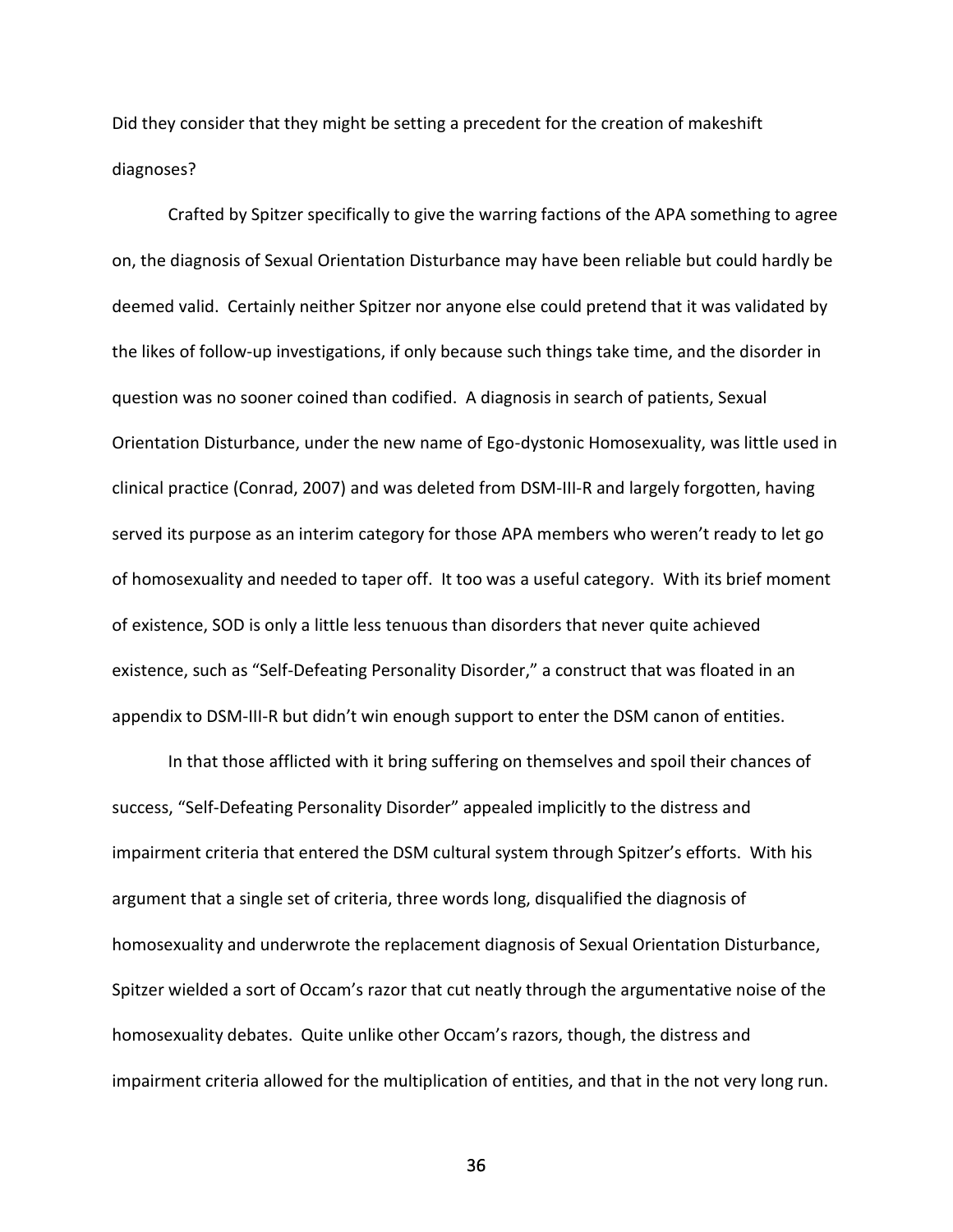Under the welcoming aegis of distress and impairment, innumerable disorders have sought and very many have found DSM status since 1980. Though homosexuality has long since disappeared from the DSM system, then, it did not disappear without a trace. As a result we are compelled to this day to think carefully about the foundation of proposed and even existing diagnostic categories, as in the de-classification drama of the 1970s.

### References

Andreasen, N. (2007). DSM and the death of phenomenology in America: an example of unintended consequences. *Schizophrenia Bulletin*, 33, 1, 108-12.

Bayes, R. (1981). *Homosexuality and American psychiatry: the politics of diagnosis.* Princeton: Princeton University Press.

Bayer, R. & Spitzer, R. (1982). Edited correspondence on the status of homosexuality in DSM-III. *Journal of the History of the Behavioral Sciences,* 18, 1, 2-52.

Bayer, R. & Spitzer, R. (1985). Neurosis, psychodynamics, and DSM-III: a history of the controversy. *Archives of General Psychiatry*, 42, 87-96.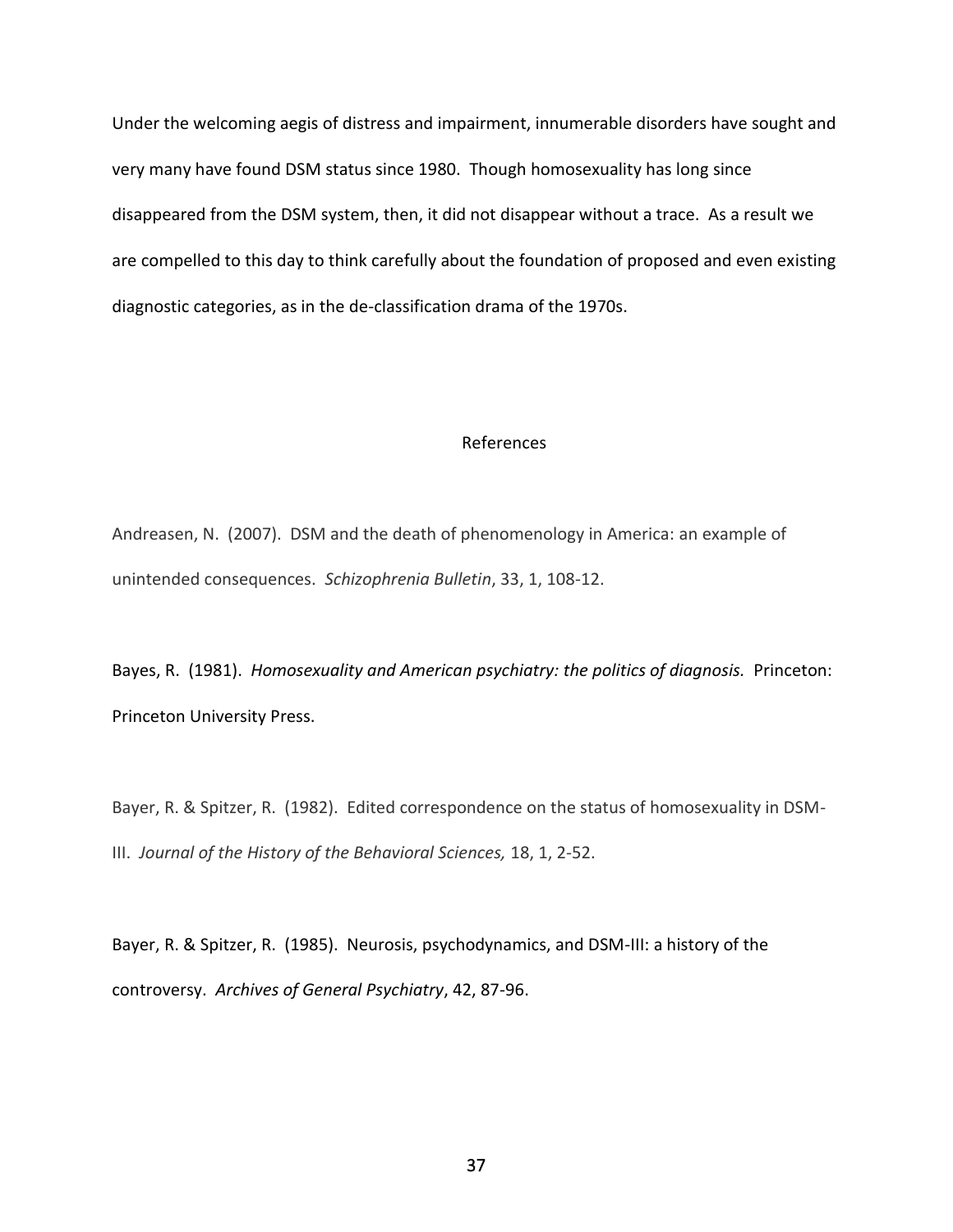Boorse, C. (2014). A second rebuttal on health. *Journal of Medicine and Philosophy*, 39, 683- 724.

Cassidy, W., Flanagan, N., Spellman, M. & Cohen, M. (1957). Clinical observations in manicdepressive disease. *JAMA,* 164, 14, 1535-46.

Cloninger, C. R. (1989). Establishment of diagnostic validity in psychiatric illness: Robins and Guze's method revisited. In L. Robins & J. Barrett (Eds.) *The validity of psychiatric diagnosis.* New York: Raven Press.

Conrad, P. (2007). *The Medicalization of Society: On the Transformation of Human Conditions into Treatable Disorders*. Baltimore: Johns Hopkins University Press.

Cooper, R. (2005). *Classifying Madness: A Philosophical Examination of the Diagnostic and Statistical Manual of Mental Disorders.* Dordrecht, Netherlands: Springer.

Decker, H. (2013). *The making of DSM-III: a diagnostic manual's conquest of American psychiatry*. Oxford: Oxford University Press.

Feighner, J., Robins, E., Guze, S., Woodruff, R., Winokur, G. & Munoz, R. (1972). Diagnostic criteria for use in psychiatric research. *Archives of General Psychiatry*, 26, 1, 57-63.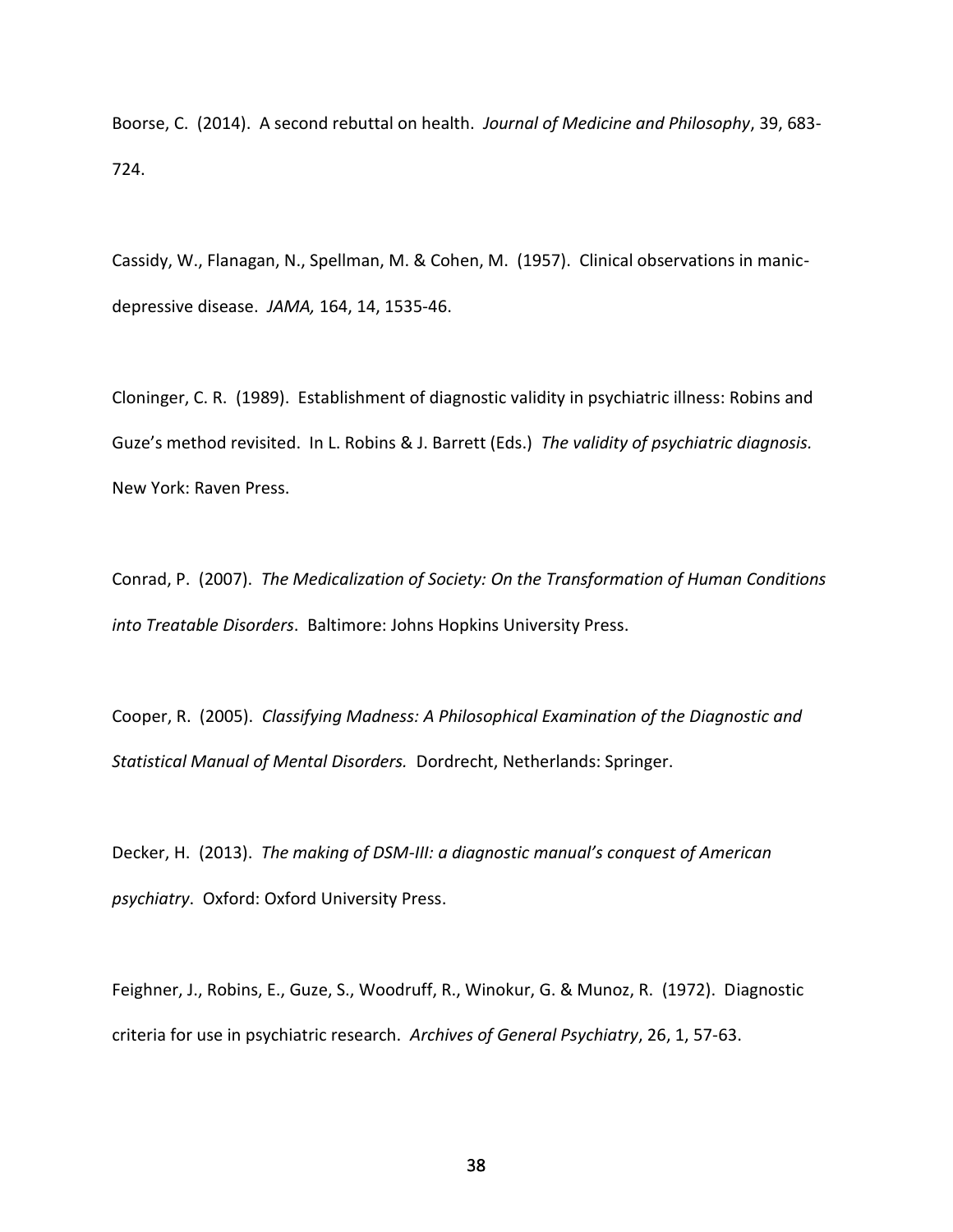Jones, J. (1997). *Alfred C. Kinsey: A Public/Private*. New York: Norton.

Healy, D. (2000). *The Psychopharmacologists*. Vol. III. Oxford: Oxford University Press.

Healy, D. (2002). Mandel Cohen and the origins of the *Diagnostic and Statistical Manual of Mental Disorders*, *Third Edition: DSM-III*. *History of Psychiatry*, 13, 209-30.

Hemphill, R., Leitch, A. & Stuart, J. (1958). A factual study of male homosexuality. *British Medical Journal,* June 7, 1317-23.

Horwitz, A. (2011). Creating an age of depression: the social construction and consequences of the Major Depression diagnosis. *Society and Mental Health*, 1, 1, 41-54.

Horwitz, A. & Wakefield, J. (2007). *The loss of sadness: how psychiatry transformed normal sorrow into depressive disorder.* New York: Oxford University Press.

Justman, Stewart. (2018). When checklists were new: the prototype of DSM's operational Criteria. *Ethical Human Psychology and Psychiatry*, 20, 1, 17-26

Kendler, K., Muñoz, R. & Murphy, G. (2010). The development of the Feighner criteria: a historical perspective. *American Journal of Psychiatry*, 167, 2, 134-42.

Kinsey, A., Pomeroy, W. & Martin, C. (1948). *Sexual behavior in the human male.* Philadelphia: W. B. Saunders.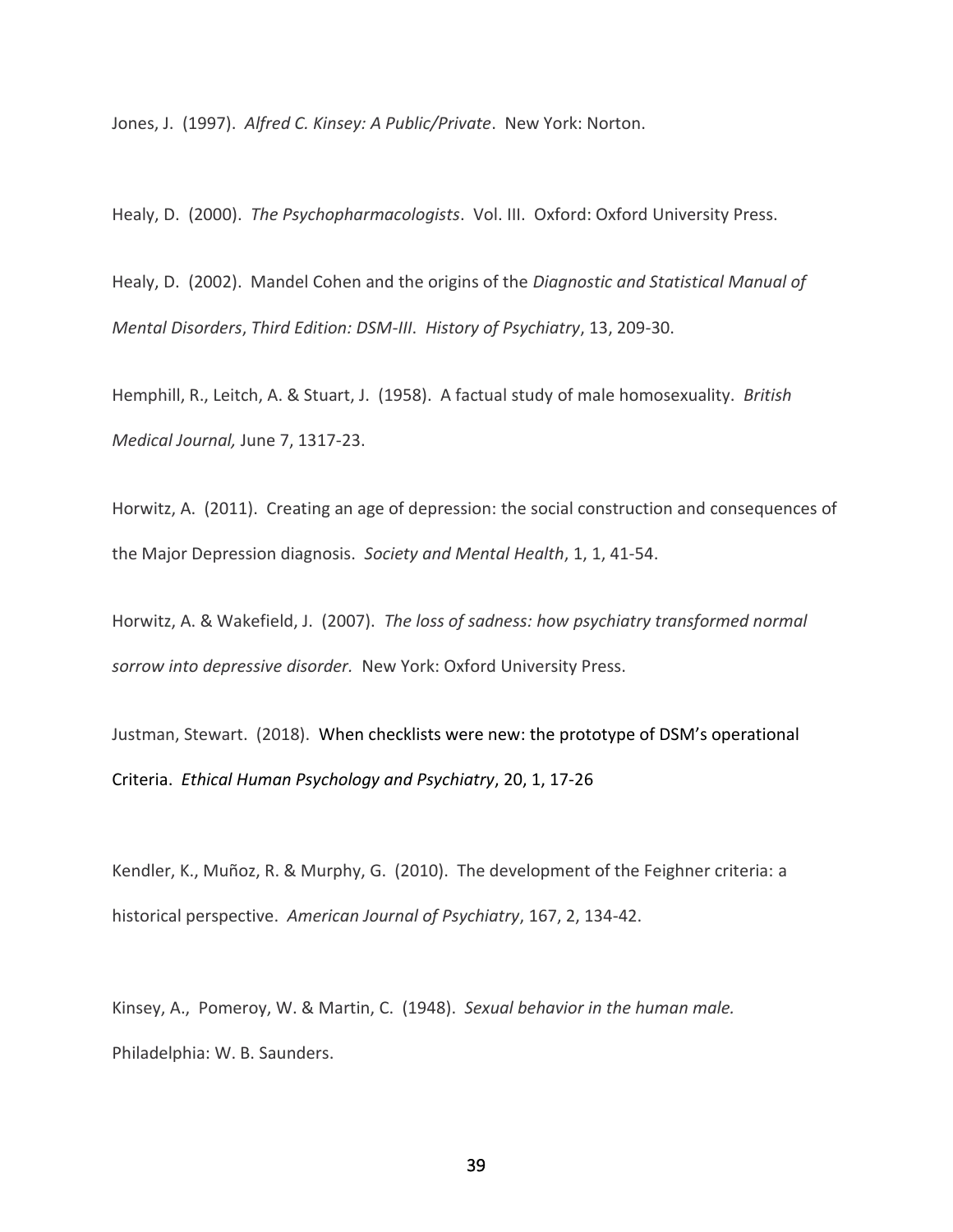Kirk, S. & Kutchins, H. (1992). *The selling of DSM: the rhetoric of science in psychiatry*. New York: Aldine de Gruyter.

Mayes, R. & Horwitz, A. (2005).DSM-III and the revolution in the classification of mental illness. *Journal of the History of the Behavioral Sciences*, 41, 3, 249-67.

Purtell, P., Robins, E. & Cohen, M. (1951). Observations on clinical aspects of hysteria: a quantitative study of 50 hysteria patients and 156 control subjects. *JAMA,* 146, 10, 902-09.

Robins, E. (1978). Diagnosis and chronic mental illness. *Psychiatric Quarterly*, 50, 3, 166-77.

Robins, E. & Guze, S. (1970). Establishment of diagnostic validity in psychiatric illness: its application to schizophrenia. *American Journal of Psychiatry*, 126, 7, 107-11.

Robins, L. (1966). *Deviant children grown up: a sociological and psychiatric study of sociopathic personality.* Baltimore: Williams and Wilkins.

Rosen, G., Spitzer, R. & McHugh, P. (2008). Problems with the post-traumatic stress disorder diagnosis and its future in DSM-V. *British Journal of Psychiatry* 192: 3-4.

Ruse, M. (1981). *Is Science Sexist?* Dordrecht, Holland: D. Reidel.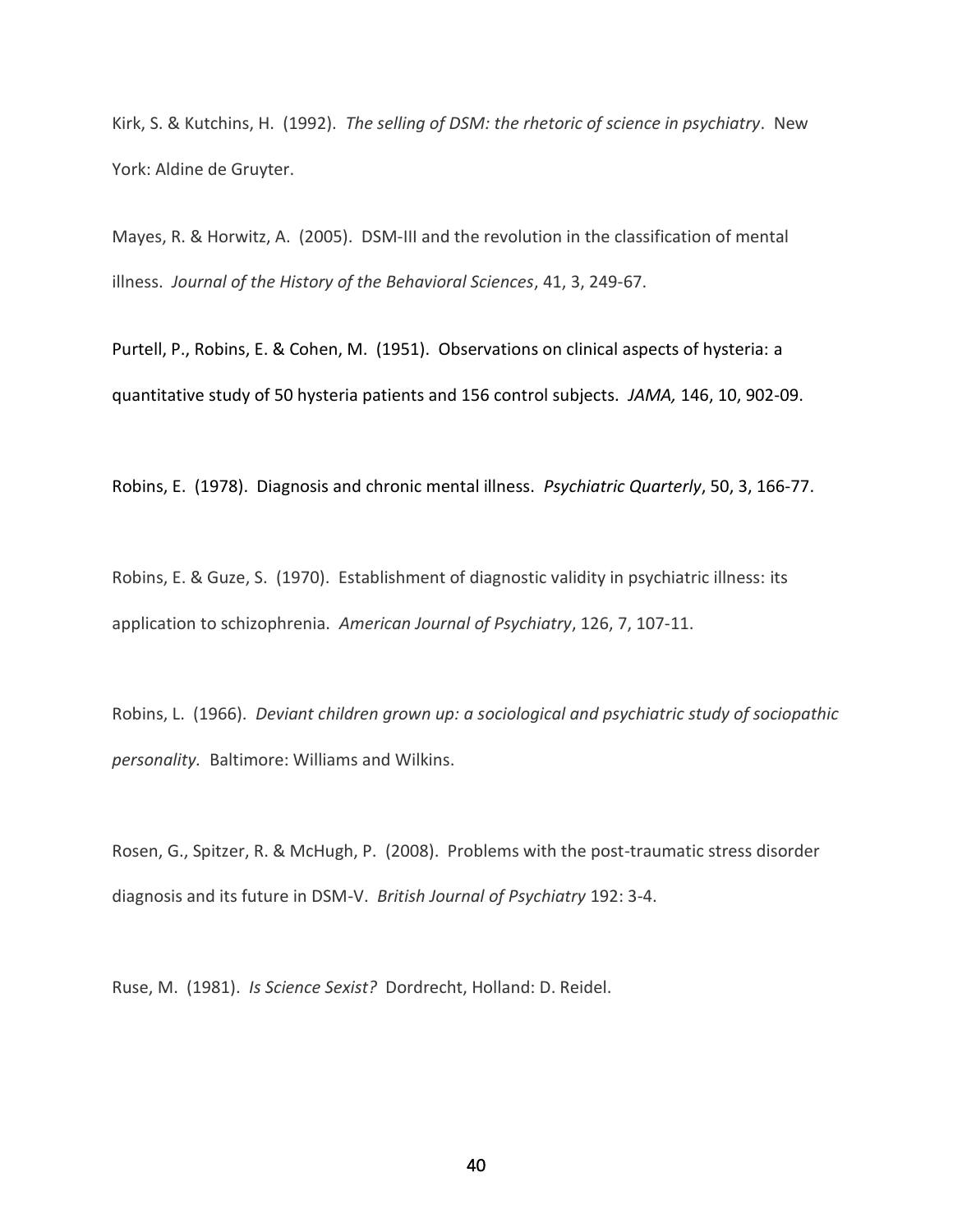Saghir, M. & Robins, E. (1969). Homosexuality: sexual behavior of the female homosexual. *Archives of General Psychiatry*, 20, 2, 192-201.

Saghir, M. & Robins, E. (1973). *Male and female homosexuality: a comprehensive investigation.* Baltimore: Williams and Wilkins.

Saghir, M., Robins, E. & Walbran, B. (1969). Homosexuality: sexual behavior of the male homosexual. *Archives of General Psychiatry* 21, 2, 219-29.

Shorter, E. (2005). The history of nosology and the rise of the *Diagnostic and Statistical Manual of Mental Disorders*. *Dialogues in Clinical Neuroscience*, 17, 1, 59-67.

Small, I., Small, J., Alig, V. & Moore, D. (1970). Passive-aggressive personality disorder: a search for a syndrome. *American Journal of Psychiatry*, 126, 7, 973-81.

Spitzer, R. (1981). The diagnostic status of homosexuality in DSM-III: a reformulation of the issues. *American Journal of Psychiatry*, 138, 210-15.

Spitzer, R. (1989). The development of diagnostic criteria in psychiatry. *Current Contents. Social and Behavioral Sciences,* 19, 20.

Spitzer, R., Endicott, J. & Robins, E. (1978). Research diagnostic criteria: rationale and reliability. *Archives of General Psychiatry* 35, 6, 773-82.